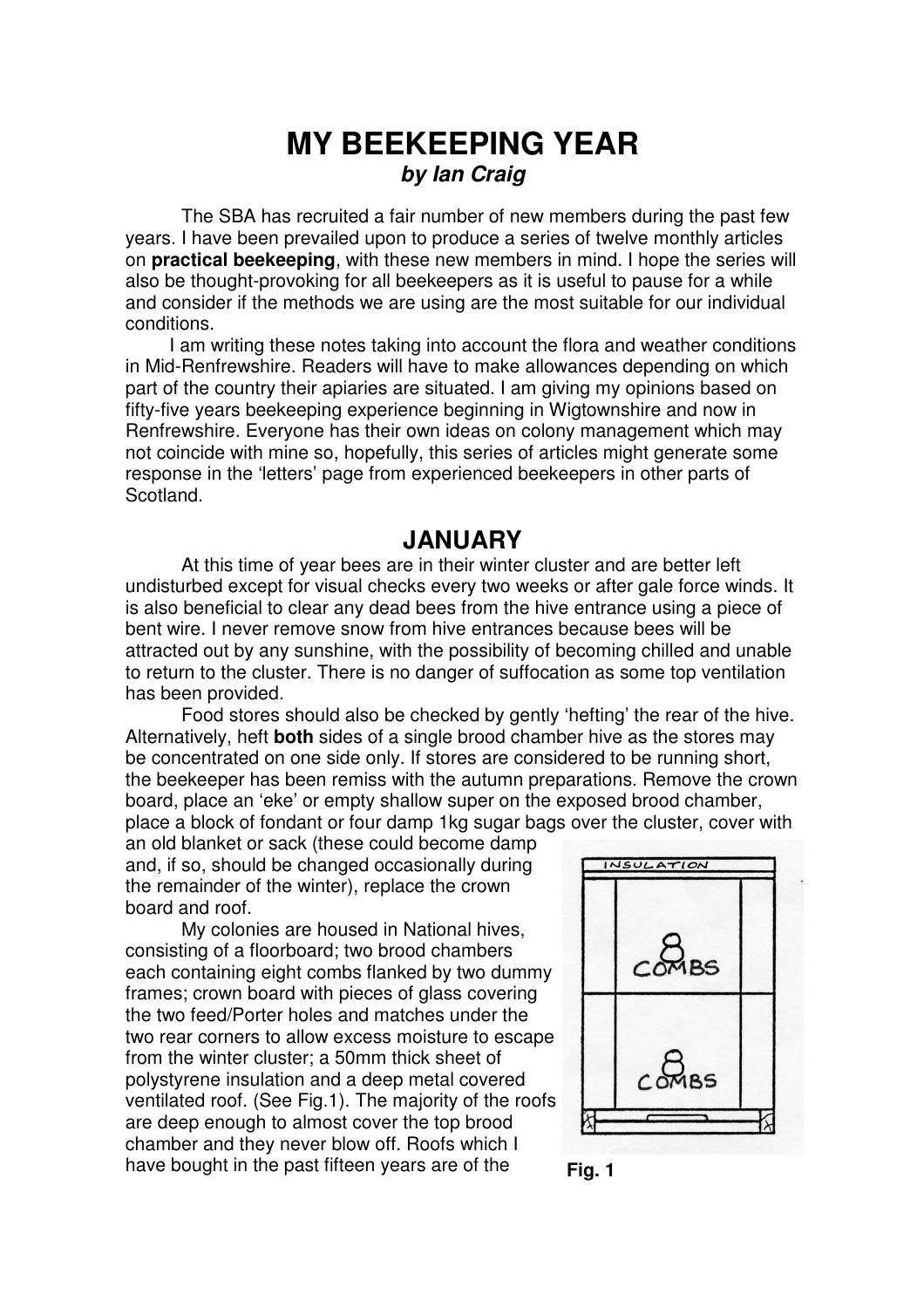shallow design, as the deep ones are no longer obtainable. These require to be 'weighed-down' with a brick to prevent them from being blown off. Beginners to beekeeping are advised to keep to a single brood chamber, containing eleven combs, until they gain some confidence in handling their bees, otherwise the set-up is the same as I have just described.

I use wooden entrance blocks which have two 140mm x 6mm slots along the **bottom** to allow for access by the bees, prevent entry by mice and provide extra ventilation. Some beekeepers advocate facing the slots upwards arguing that in that position they are less liable to become clogged with dead bees. I do not agree with this. Placing the slots downwards allows condensation to run out of the entrance. Many beekeepers don't use entrance blocks, instead they prevent mice from gaining access to the hive by covering the entrance with perforated zinc in which a slot of height 6mm has been cut. I dislike the commercially available mouse guards made of sheet metal in which a series of holes have been punched. This type is more prone to becoming clogged with dead bees and it has a tendency to strip valuable pollen loads from the bees' legs in springtime.

My hives are situated on concrete slabs on which two 30mm x 15mm wooden strips have been laid in order to keep the floorboard clear of the slab, thus allowing a free passage of air under the floorboard to alleviate dampness as much as possible. The front strip should be positioned so that laden foraging bees returning to the front of the hive cannot mistakenly fly underneath the floor, thus wasting valuably energy. Slabs containing hives consisting of a solid floor should be tilted forward, enough to allow excess moisture to drain out of the entrance. If solid floors have their original entrance rotated to the rear and a 'varroa floor' (which is different from an 'open-mesh' floor) placed on top, then the slabs should be tilted towards the rear. I do not believe in using hive stands with their resultant maintenance problems. I examine the brood chambers from a kneeling position. In any case, during the summer when, hopefully, up to four or more supers and a top brood chamber are on the hives, lifting heavy crates at eye-level is too much of an effort.

For beginners, and others, this is a good time to purchase hives and other equipment. Some of the suppliers offer much reduced prices during January. I would always advise beekeepers to purchase new (first or second quality) hives or very good second hand hives. Hives must be bee-tight, water-tight and all parts interchangeable.

Hives which I purchased new fifty-odd years ago and kept properly maintained will be good for another fifty years. Beginners who are considering the purchase of second-hand equipment should seek the advice of an experienced beekeeper (not the seller). Beware of a hive in which the bees have died out unless you are sure that their demise was not due to disease.

January is a suitable time to prepare a new hive record book. I keep my hive records in a small loose-leaf folder which can be carried in a pocket of my bee suit. I don't keep my records pinned underneath the hive roofs as my sixty colonies are in eight out-apiaries, it is therefore important to be able to refer to the record book at home prior to visiting the apiaries to plan what is to be done and what equipment might be required. A page is allotted to each colony, in which is recorded: year, colony number, year in which the queen was born, strain, if the queen is marked and clipped, if she is identified as a future breeder, record of manipulations, previous honey record, disease record (eg. chalk brood), feeding record and nuclei.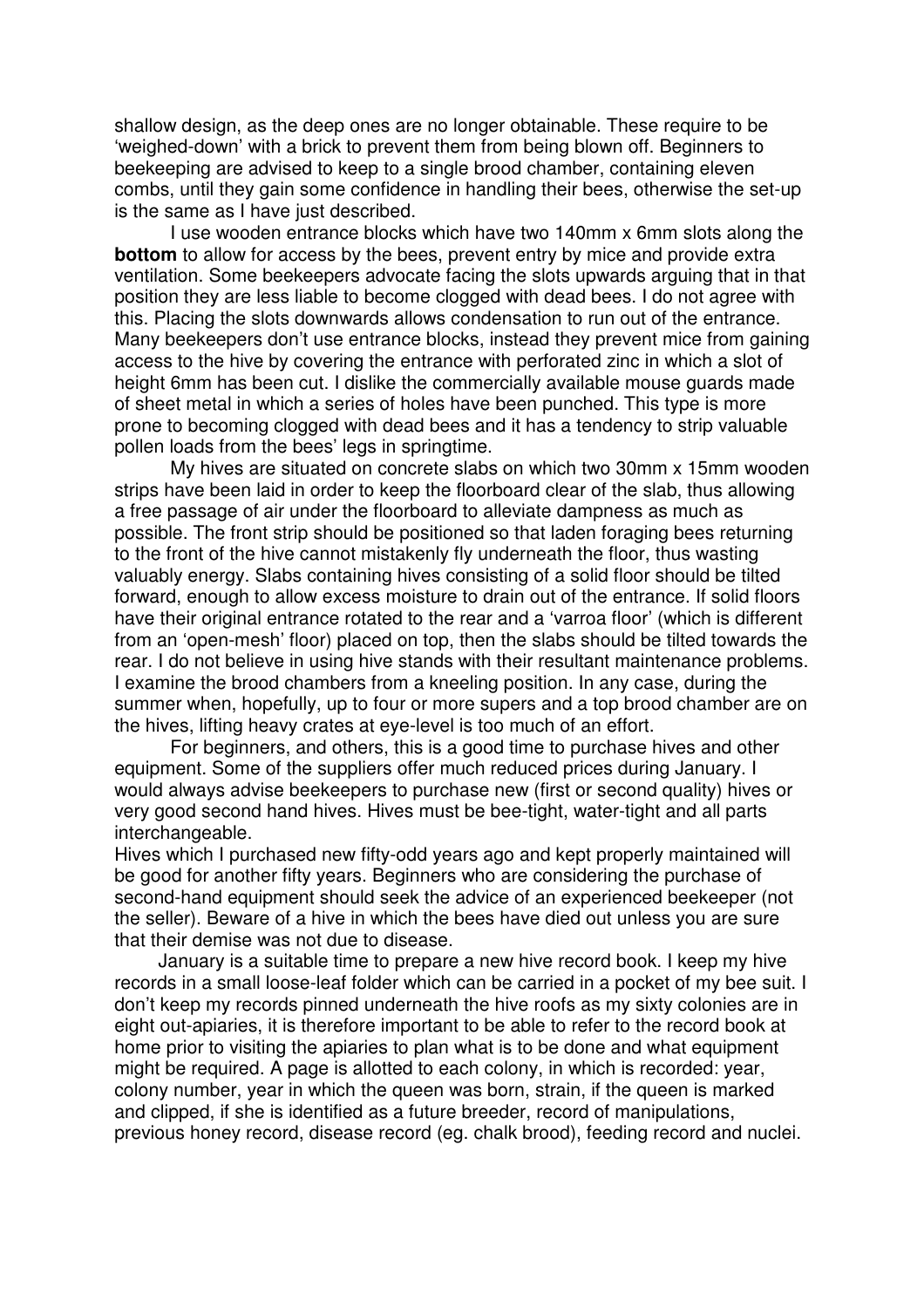## **FEBRUARY**

By February colonies should be showing signs of activity. Queens should be laying patches of eggs in the warmth of the cluster and workers will be taking cleansing flights and bringing in pollen on mild days from snowdrops, crocuses and winter heaths.

Around the middle of the month, in order to assist brood rearing by reducing heat loss, the matches should be removed from the rear of the crown board thus cutting off top ventilation and the varroa trays should be inserted under open-mesh floors to cut off the cold air.

Every three or four years, during a spell of cold weather, if the outside of the hives are dry, they can be given a coat of liquid insecticide-free preservative. Choose a cold, windy day when few, if any, bees are flying. Paint should not be used on wooden, single-walled hives as it prevents the wood from 'breathing' thus causing the hive walls to become saturated during winter, leading to a hive which has the comfort of a refrigerator. When the hive walls start to dry out, the paint will blister and flake off.

Fortnightly checks of apiaries should be carried out to see that surrounding fences are stock-proof, no vandalism has taken place and there is no woodpecker damage to the hives. Each hive should be hefted to check on the quantity of food stores remaining. Check the signs at the hive entrance. There should be a considerable amount of fine particles of wax from the uncapping of stores. If large pieces of wax are on the alighting board, you have a lodger in the form of Mr and/or Mrs Mouse. Spots of faeces may be evident on the front of the brood chamber, caused by the bees' over long confinement due to severe weather; or dysentery caused by fermenting stores or Nosema disease. Bees crawling, with fluttering partially spread wings (K-wing), clinging to plant stems and unable to fly suggests Chronic Bee Paralysis Virus which is common in bees suffering from Acarine Disease or one of the viral diseases which are associated with varroa and are becoming more common.

If bees are flying freely and bringing in large pollen loads and, by placing the back of your hand against the crown board, you can detect heat then all should be well. If very small pollen loads are being taken into a particular hive there is either a shortage of plants yielding pollen or the queen may not be laying for some reason. If there are fewer bees flying from this hive compared to others in the apiary or no flying bees at all, a quick check can be made by raising the crown board. If the colony is dead, try to establish the cause and close-up the hive in order to prevent robber bees gaining access to any remaining stores which may be harbouring some infection.

By the end of the month, new hives which were purchased in January should have been assembled and given a heavy coat of preservative. Repairs should have been carried out on any spare equipment damaged during the previous season.

New frames should be assembled and nailed. I have encountered a surprising number of beginners who have never been told to nail their brood and super frames, leading to disastrous consequences. I would advise beginners to purchase Hoffman self-spacing brood frames having 27mm (1 1/16") wide top bars and 35mm (1 3/8") wide side bars with internal grooves. With top bars 27mm wide, very little brace comb will be built between the frames. The grooves in the side bars act as a location for the wax foundation, leading to nice straight combs. Eleven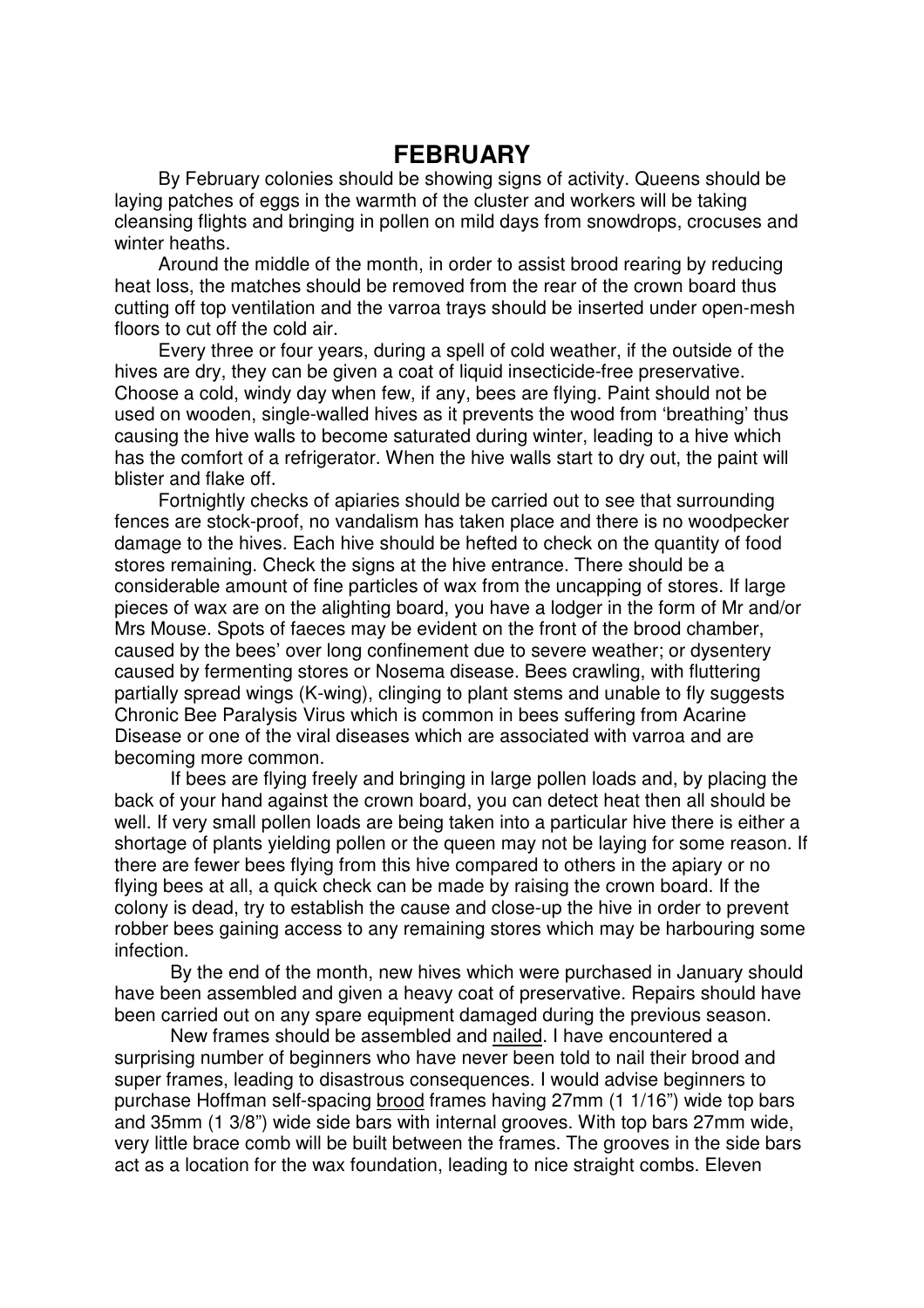fames will be required for a National or Smith brood chamber. Never use castellated spacers in the brood chamber as they make it impossible to slide frames along the runners.

For shallow honey-super frames, I consider Hoffman spacing to be a waste of money and a nuisance when uncapping. The Hoffman side bars get in the way of the uncapping knife. It is far better to purchase the cheaper 22mm (7/8") top and side bar frame. When using this frame with foundation in the super, it must be spaced using narrow plastic ends (35mm) during the first year until the foundation is drawn out, filled with honey, sealed and then extracted. The comb is then stored for use during the following year, when the narrow plastic ends can be replaced by wide plastic ends (47mm) or nine-slot castellated spacers. If wide spacing is used with foundation, the bees will probably draw extra combs in the space between the adjacent sheets of foundation. Eleven frames are required using narrow spacing, these will reduce to nine on wide or castellated spacing. In a good honey year, if you have two hundred supers to extract, a great deal of time is saved by using 22mm flat frames on castellated spacing giving nine frames per super. Only nine frames have to be uncapped and extracted instead of eleven and you get a heavier, more easily uncapped frame. Also, you get a heavier super because the nine-frame super has only ten air-spaces between the combs whereas the eleven-frame super has twelve air-spaces.

An alternative is to use supers each containing nine Manley frames which have a fixed spacing of 41mm (1 5/8"). That is the absolute maximum spacing if extra combs are not going to be drawn between adjacent sheets of foundation. I do not like Manley frames because the long shoulders get fixed together with propolis in my district, making them very difficult to remove for extraction. I also find them slower to uncap compared to the ordinary frame described in the previous paragraph.

#### **MARCH**

Brood rearing should now be in full swing, depending on the bees having access to fresh or stored pollen and sealed stores. The top of the crown board should be warm and large pellets of pollen should be going into the hives from early sources such as heaths, willows, hazel and gorse. Hive 'inserts' should be checked for the presence of varroa, pending possible treatment early next month. Hives should be lifted off their floorboards and placed diagonally across an upturned roof, without disturbing the brood chamber(s) or crown board. This will allow the floorboards to be scraped free of winter debris. If the floorboards are reversible, this should be done, or better still give a clean recently preservative-treated floorboard. It is a real boost to colonies to get a clean, dry floor at this time. In order to conserve heat, an entrance block with a narrow entrance should then be put in place and the varroa-sampling drawers should be inserted into open mesh floors.

If the bees have been wintered on a single brood chamber there is a likelihood that their food stocks will be getting low. Bees which are short of food must be given spring syrup made by mixing 1kg of white sugar (not brown or castor sugar) with 1litre of water and fed using a contact feeder. Miller or Ashforth feeders are unsuitable for early feeding because the bees will not go up over the cold 'weir' to reach the syrup.

I don't bother with so-called spring stimulation, but some beekeepers in early districts do try to push their colonies to take advantage of spring rape. Colonies with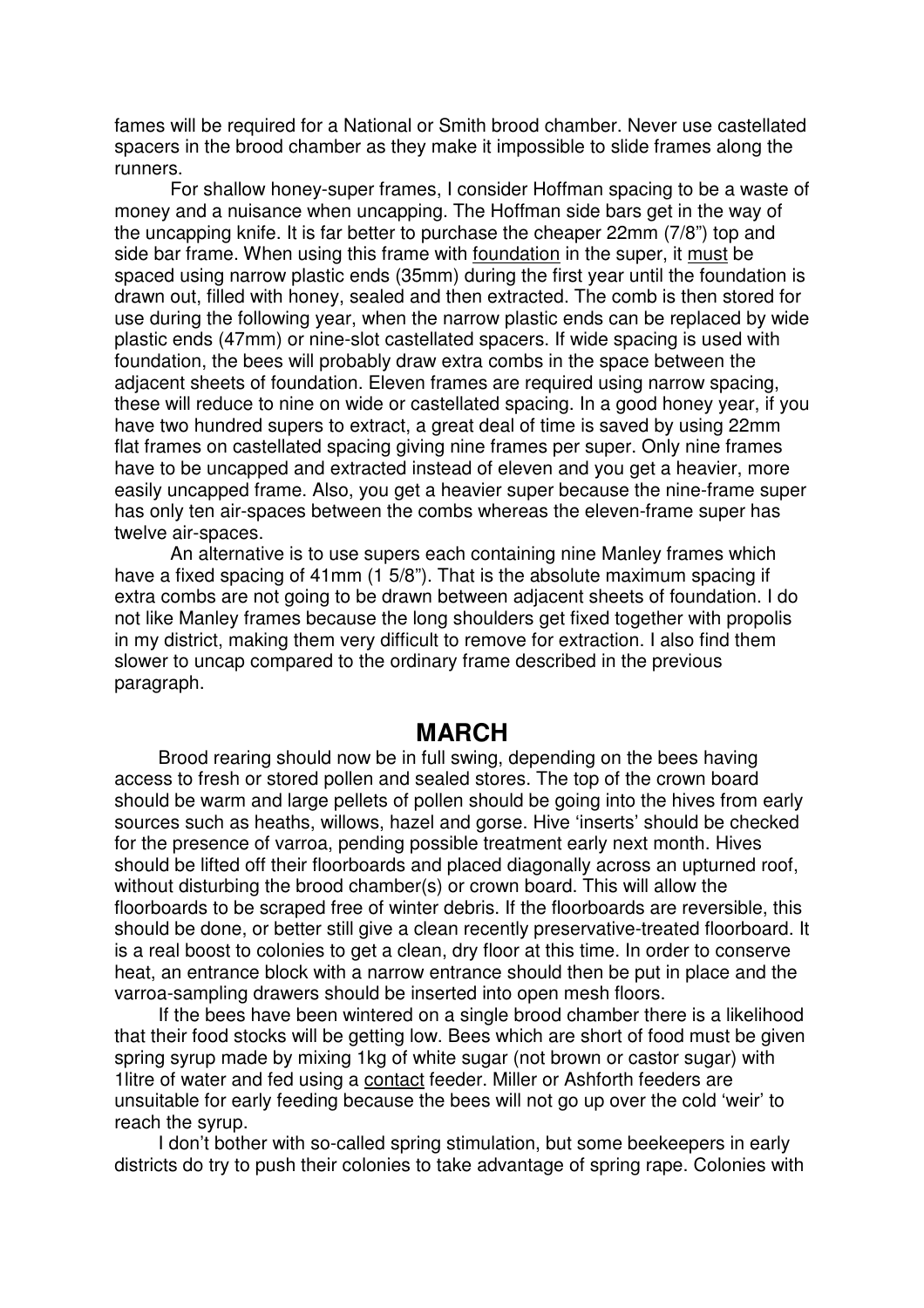ample stores do not need feeding. Weak colonies with adequate stores should not be fed. All that will happen in this case is the queen will be encouraged to lay in the periphery of the cluster and if a period of cold weather follows, the cluster will contract, leaving these eggs to become chilled and 'bee energy' will have been expended in vain. Feeding also causes bees to fly during inclement weather, leading to a further loss of field bees. I don't believe in feeding sugar bags at this time because bee energy will be required to convert the hard sugar into a usable form. Bee life is extremely precious at this time of year when beekeepers are striving to build up their colonies to take advantage of early honey flows from oilseed rape or sycamore. Weak hives should not be united until you have established why they are weak, as there is a danger of spreading disease. If the queen is thought to be at fault she is certainly not worth saving.

The importance of pollen is often not appreciated by the beginner. Bees cannot rear brood without pollen. If the weather is cold and foraging restricted, colony development will be severely curtailed, no matter how much syrup is fed.

Any hive where the bees have died should be taken home for renovation. The inside of the hive and the top and bottom bars of the frames should be scraped clean of brace comb and any inferior combs cut out of their frames and stored in a sealed container, to avoid the attention of wax moths, until they can be rendered into blocks of wax. Actually I dispose of my inferior brood combs by burning. Thus getting rid of disease spores and pyrethroid residues. Very little wax is obtained from old brood combs in any case.

A stack of hive parts together with serviceable combs, some of which might contain stores, should be made in the open air. The stack should be fumigated using absorbent pads, placed between each box and soaked with 80% glacial acetic acid. The stack should be closed off and left for a week, then dismantled and the boxes aired in a bee-proof shed and left until required later in the season. Fumigation should be carried out using goggles, face-mask and rubber gloves because acetic acid is corrosive to flesh, metalwork and concrete. If the brood chamber is some years old it will probably have tinplate frame runners. These should be smeared with Vaseline to reduce the effects of corrosion.

Now is the time to finally settle on the location of new permanent apiary sites. When making your choice the following should be considered:

- (i) Availability of forage ---- nectar, pollen and water;
- (ii) Colony density. Dr Colin Butler stated that in order to obtain a worthwhile honey crop, colony density should not exceed one colony per ten square kilometres. If my mathematics are correct:

3mile flying range = 4.8km

- Area  $=$  pi x rad. squared
	- $=$  pi x 4.8 squared
	- $= 72$  sq.km

ie giving a colony density of  $72/10 = 7$  colonies per apiary. When calculating colony density in a district, colonies owned by other beekeepers must be taken into account. The above calculation is not valid when considering colony

density for intensive crops such as oilseed rape and heather.

- (iii) Danger ---- to other humans, to animals, from animals;
- (iv) Elements ---- wind, air-drainage, frost pocket, too hot, too shaded, winter sunshine, dripping trees, proximity of power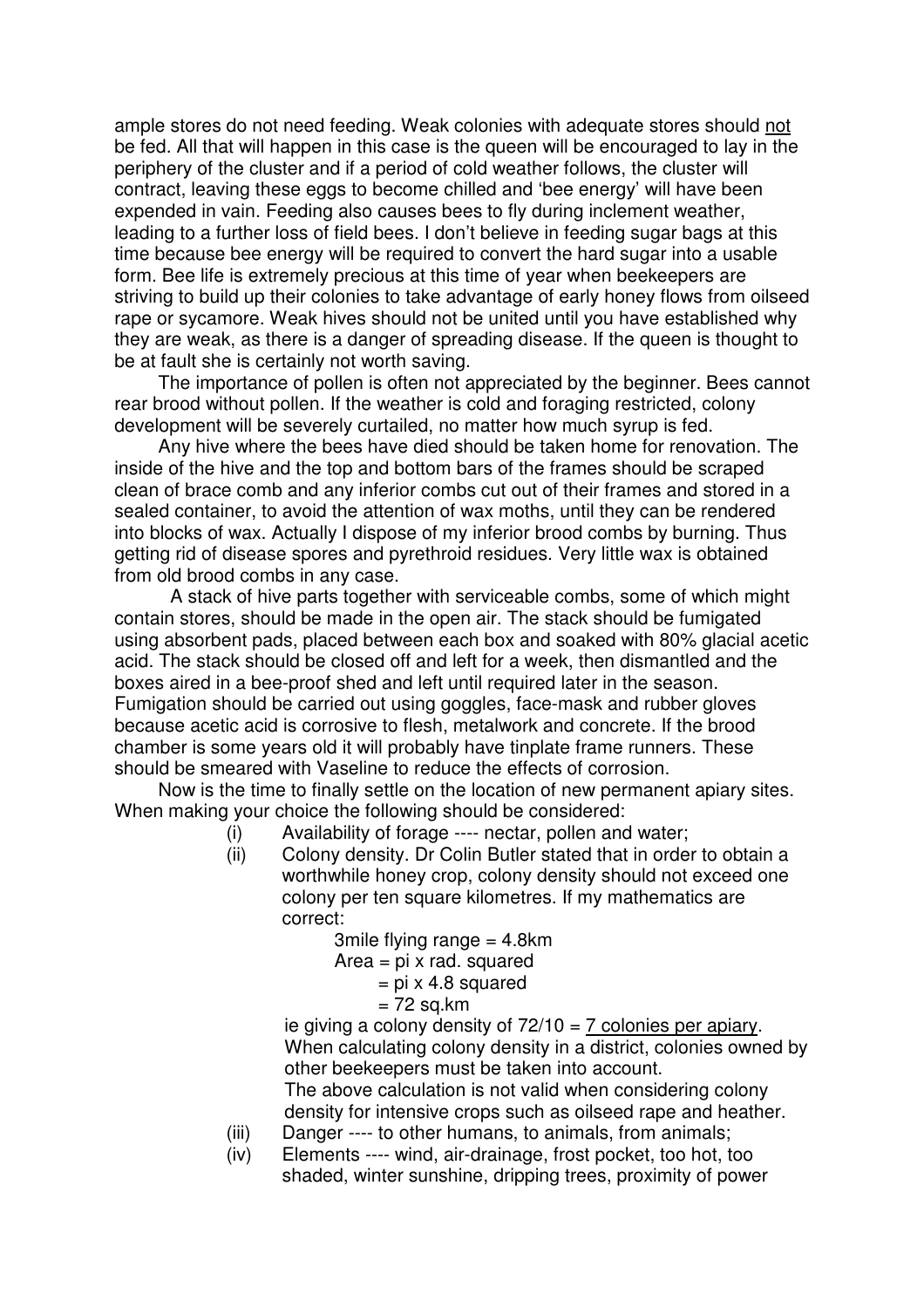lines, danger of flooding;

- (v) Access;
- (vi) Out of public view.

Once you have settled on a site, its layout should be considered:

- (i) Allow plenty of room for manipulation of colonies;
- (ii) Consider hive orientation ---- irregular pattern, direction faced;
- (iii) Install hive bases.

## **APRIL**

This month bees will be collecting nectar and pollen from flowering currant, dandelion, willow, cherry, gorse and blackthorn, leading to rapid colony build-up. Continue to monitor the food supply and the number of varroa on the hive inserts.

On the alighting board, hard grey old pollen pellets the size of a cell may be seen. If crushed between the fingers they will break up and show layers and sometimes a trace of colour might still be visible. The appearance of old pollen pellets is a good indication that the bees are expanding their brood nest.

Chalk Brood mummies can also be observed at the hive entrance. These do not crumble into layers, they are usually smaller and flatter than pollen pellets and are often recognisable as poorly developed pupae. Chalk brood can appear if bees have wintered in damp conditions and can be seen in nuclei which are short of bees. In other words, where the bees have been under stress. Some strains of bees are more prone to it than others. If widespread, chalk brood can hinder colony buildup. There is no 100% cure, but I have found that Apiguard encourages hygienic conditions within the hive and reduces the occurrence of chalk brood. In severe cases the colony should be requeened from a different strain and any badly affected combs replaced with acetic acid treated combs. In mild cases I sprinkle table salt on top of the brood frames to encourage hygienic conditions. This is repeated twice at weekly intervals.

If you require to treat varroa in spring, it should be carried out before the hives have honey supers added. I do not use Apiguard or any other thymol-based treatment prior to the honey flow as its odour can remain in honey for some time. Not long ago, a honey judge at one of the major shows rejected some exhibits because he could detect a slight odour of thymol in the honey.

Towards the end of April, when the sun is warm and there is little wind, a first inspection can be made. The hive entrance should be smoked and the beekeeper should wait for two minutes before opening the hive in order to allow time for the soothing effect of the smoke to take effect. Gently lever up the crown board and give it a sharp shake above the open hive to dislodge the queen back into the brood chamber if perchance she has been driven on to the crown board by the smoke. Two manipulating cloths are laid on top of the brood chamber such that only the particular comb which you are going to remove is exposed. This assists in controlling the bees and prevents brood becoming chilled.

The first thing I do at this first inspection is to find the queen. She is more easily spotted at this time because there are fewer bees in the colony and as there are no, or few, drones, she is the largest bee. She is likely to be found on a frame containing eggs in the top brood chamber. She might not be the queen which you are expecting to find. The queen that you saw during your last autumn inspection may have been marked and/or clipped, but a younger unmarked queen may now be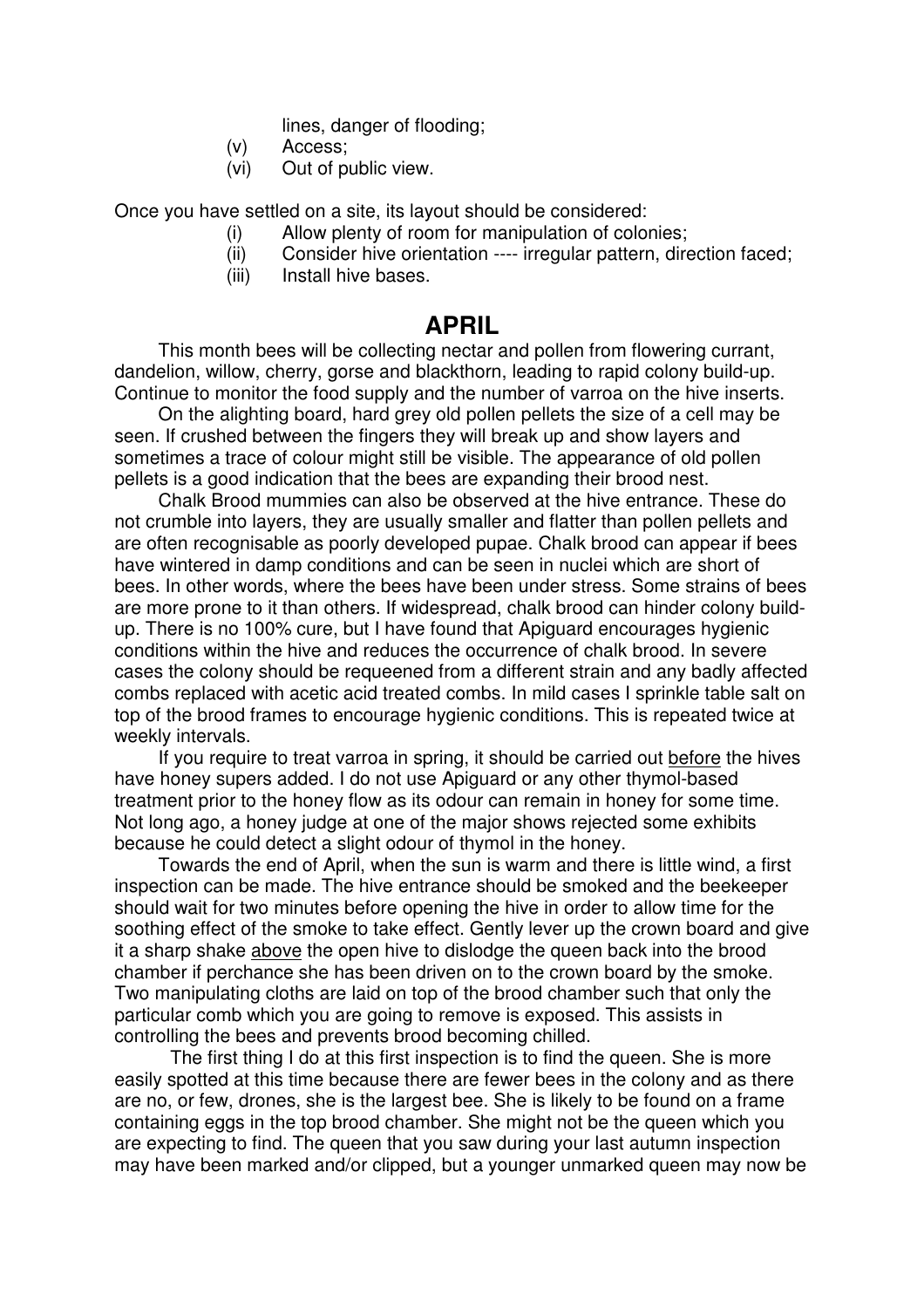in the hive, the old one having been superseded in late autumn. April is the best time of the year to mark and clip the queen. I do not mark and clip queens during the summer in which they were born because there is a danger that the bees will detect your odour or that of the paint and supersede your new queen. Whereas if the marking is done in April, before the drones are flying and fertile, the bees know that she cannot be replaced and there is little likelihood that she will be killed. As a further safeguard, I never handle a queen. When found, I use a 'press-on' type queen cage to first clip and then mark her. Only about a quarter of one pair of wings need be clipped. When marking, ensure that you allow the paint to reach the hard surface of the queen's thorax. If you only paint the thorax hairs, the paint will very soon wear off. I keep queens for no more than two full seasons, therefore I only use yellow or white marking paint, which are more easily seen in a populous colony. Once marked, I ease the pressure of the cage on the queen and keep her in the cage until the paint has dried. When looking for a queen, concentrate solely on that task. When found, clipped and marked, she should remain in the cage until you have carried out other tasks, so that you know her whereabouts.

The remainder of the brood chambers can now be checked quickly. It is important that you memorise the appearance of healthy, sealed and unsealed brood so that any abnormality can be given a closer examination. Check that there are nice areas of eggs and larvae also slabs of sealed brood containing few 'missed' cells. Check for signs of American Foul Brood, European Foul Brood and Chalk Brood. If AFB or EFB are suspected, consult an experienced beekeeper. Continue to monitor varroa numbers by checking the hive inserts and/or uncapping drone



**Fig. 2**

brood with an uncapping fork. Be careful not to kill too much drone brood or you may seriously reduce the drone gene-pool which will be available for queen mating later in the season.

Check that the colony has enough food to last it until your next visit. If the colony is on double brood chambers, remove the two outer combs from the bottom box. These should be the poorest combs and as such should have been deliberately put on the flanks during the previous autumn so that they could be removed when empty, in spring. The opportunity should also be

taken to remove any other misshapen combs or combs clogged with old hard pollen and replace them with drawn combs which you had stored from the previous autumn. The renewal of three or four

brood combs per year helps to rid the brood chamber of the spores of bee disease pathogens and residues of pyrethroid varroa treatment. The hive will now consist of eight combs in the top brood chamber and six in the bottom (See Fig. 2). Finally, don't forget to release the queen before closing the hive. Do not reverse the brood chamber at this, or any other, time as you will split the brood nest and give the colony a severe setback. Let the brood expand downwards naturally as nature



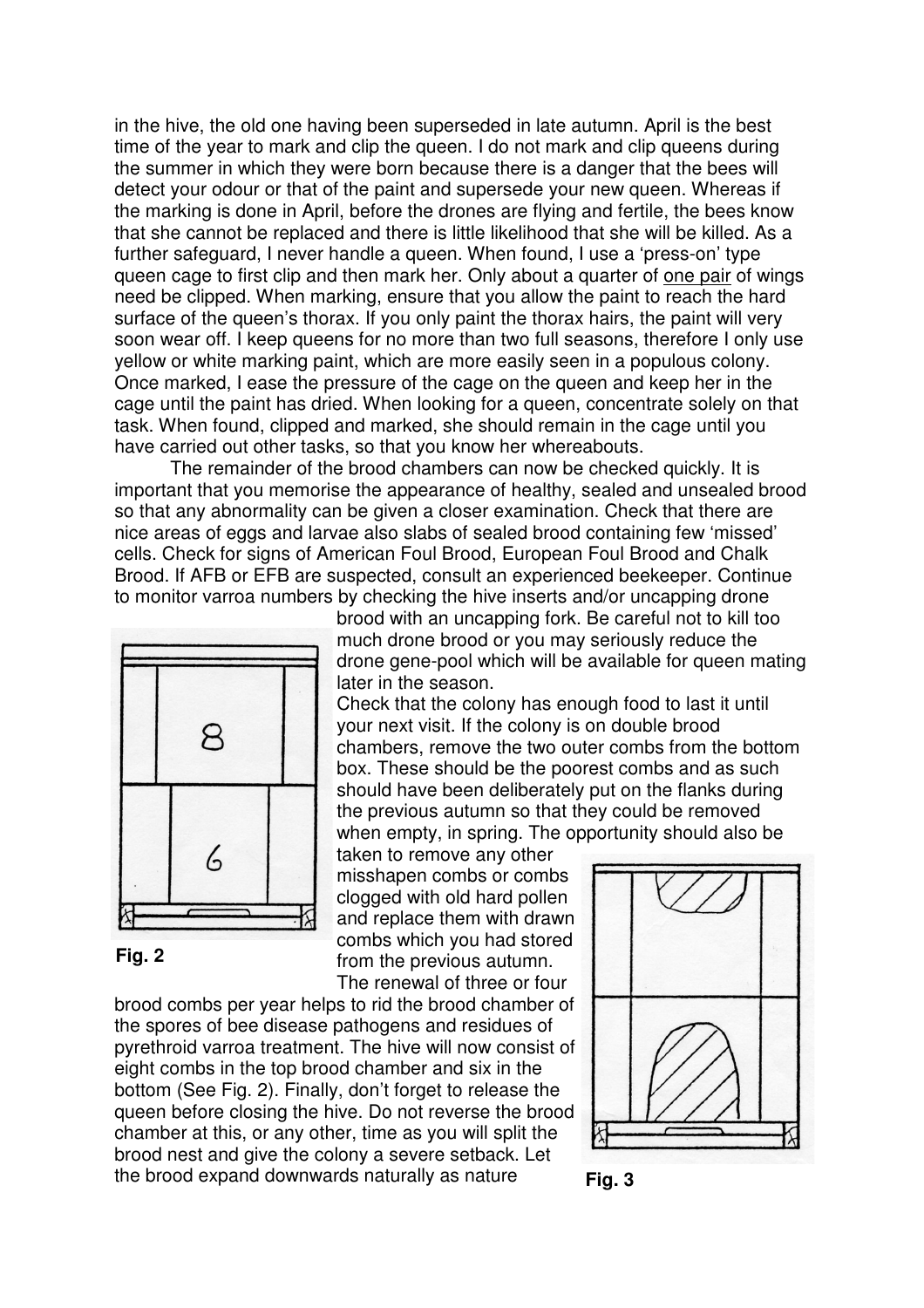intended. (See Fig.3).

Now that I know the age and pedigree of my queens I can decide which I am going to deploy as breeders. By consulting my previous hive records I divide my queens into three categories: (i) breeder queens from which I am going to actively raise queen cells, (ii) queens which are satisfactory and from which I will use queen cells if they are produced and (iii) queens with undesirable characteristics which must be eliminated. I do not believe in selecting a so-called 'best colony' and rearing all my queens from it, thus losing the vast gene pool of all the others. In practice, I rear queens from the best forty of my sixty colonies and exchange young queens between my eight apiaries to reduce the chances of in-breeding. In-breeding will become more of a problem now that the feral colonies have been more or less wiped out due to varroa. I shall describe my method of queen rearing in my June article.

Some beekeepers raise queens in May and requeen their colonies as early as possible in the knowledge that queens of the current year rarely swarm. It is also true that the most prolific colonies are the first to raise drones. So the beekeeper who can requeen in May/June with current years queens shouldn't have swarming worries and drones should be from good stock. I prefer to concentrate on maximum colony strength, with the potential to produce a large spring honey crop, by not using bees and brood to make nuclei at this stage and rely on controlling swarming if and when it comes.

#### **MAY**

May brings the start of the spring honey flow from sources such as oilseed rape, sycamore, horse chestnut, bluebell, top fruit, etc. and in order to derive maximum benefit from these the colonies must be strong. Indeed, the beekeeper's skill is in keeping colonies as strong as possible from May until August. We have no way of predicting what the weather is going to be like or how long good foraging conditions will last, therefore we must endeavour to maintain our colonies as strong as possible so that they can make the most of any flow. This means that we must deter or delay swarm preparations at least until the spring flow is over and exercise effective control over swarming if or when it comes.

Never open a hive unless you have a reason for doing so and have a plan worked out in advance for what you are going to do and what equipment you require to have on hand. In early May the colonies should be checked in order to see that the queen has not suffered any ill effects as a result of clipping and marking. There is no need to find the queen, just check for the presence of patches of eggs. There should now be drones in the hive. Bees work best when they have some drones, but you don't want too many. Incidentally, drones do not become fertile until they are twelve to thirteen days old.

Check that the queen has plenty of space in which to lay. In a double brood chamber you might have to remove surplus stores of sealed honey and replace them with drawn comb. Do not give frames with foundation at this time unless you are prepared to feed syrup to simulate a nectar flow. Always try to do what nature intended. When do bees in the wild require to draw new comb? During a nectar flow or after they have swarmed. If you don't have a supply of drawn comb the alternative is to scarify the cappings on combs of stores with the corner of your hive tool to encourage the bees to move the stores, thus creating room on the periphery of the present brood nest into which the queen can expand.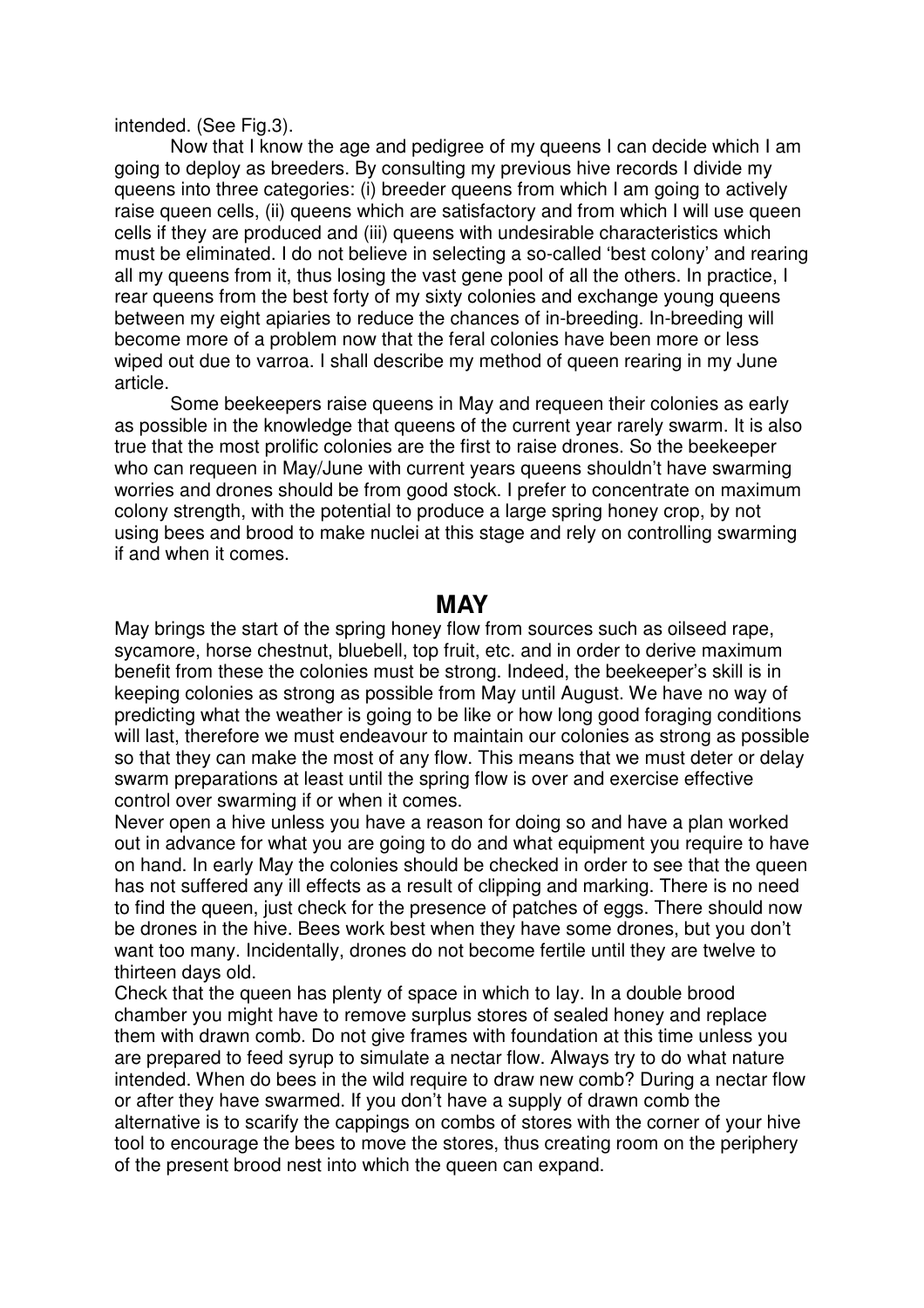You must be able to 'read' a colony just like you would read a book. Understand what is normal, then the abnormal will stand out. Answer the following questions: Do you see the queen? Is there sealed brood? Is it in solid slabs with few missed cells? Are the cappings worker or drone? Are there eggs? Are they in slabs? Are the eggs two or more per cell? Are they fixed to the bottom or the sides of the cell? Are there any signs of disease in sealed or open brood? Has the colony got adequate food supplies? Is it as strong as its neighbours? Has it got adequate room? Keep a watchful eye on the sycamore. (or oilseed rape). A week before it is likely to flower the brood chamber is checked and two combs from the top brood chamber are put into the bottom brood chamber (Remember that the two outside combs were removed from the bottom brood chamber last month) and one deep frame of foundation and one shallow frame of foundation are added to the centre of the top brood chamber. The shallow frame is fitted with worker foundation and this will be drawn out with worker comb. The space underneath the shallow frame will have natural, drone comb built in it. This 'sacrificial' drone comb will be preferred by

female varroa mites and when it is sealed it must be cut out and destroyed, (or given to a friendly fisherman) thus removing a large number of varroa mites from the hive without the use of chemicals. The frame, still containing its worker brood is then returned to the hive where the bees will repeat the process. Be careful to cut out this drone brood before it hatches or you will be breeding varroa. A queen excluder and the first honey super are put on top. This super should be of drawn comb so that when the flow starts, honey will be stored in the super and not allowed to restrict the space in the brood chamber. (See Fig.4).

If you have been working on the single brood chamber system you might want to experiment with the sixteencomb doubling system which I advocate. If so, this is the time to double your colony. In the unlikely event that you have spare drawn combs, these should be used, otherwise you will have to use five frames containing foundation. Put the foundation in the top brood chamber and feed three litres of spring syrup to simulate a nectar





flow in order to get the foundation drawn. Don't super the hive until the feeder is removed or syrup may be stored in it. Be aware that on the year that you first double a colony it will be at the expense of the spring honey crop unless it is a very good year, but you should reap the benefits during the summer and in subsequent years. The advantages of the double brood chamber system are:

- 1. Adjustable --- 11 combs (or fewer) to 22 combs.
- 2. Good air circulation and ventilation.
- 3. Easy to manipulate no combs propped outside the hive.
- 4. Easy to check for swarm preparations.
- 5. Room available when most required for expansion in spring and to accommodate bees, brood and stores in autumn.
- 6. Frames are interchangeable between the two chambers.
- 7. Foundation can be drawn in the warmth of the top brood chamber.
- 8. Safety valve in case of late supering this should not be allowed to happen.

After a week of the honey flow more breeding and super room should be provided.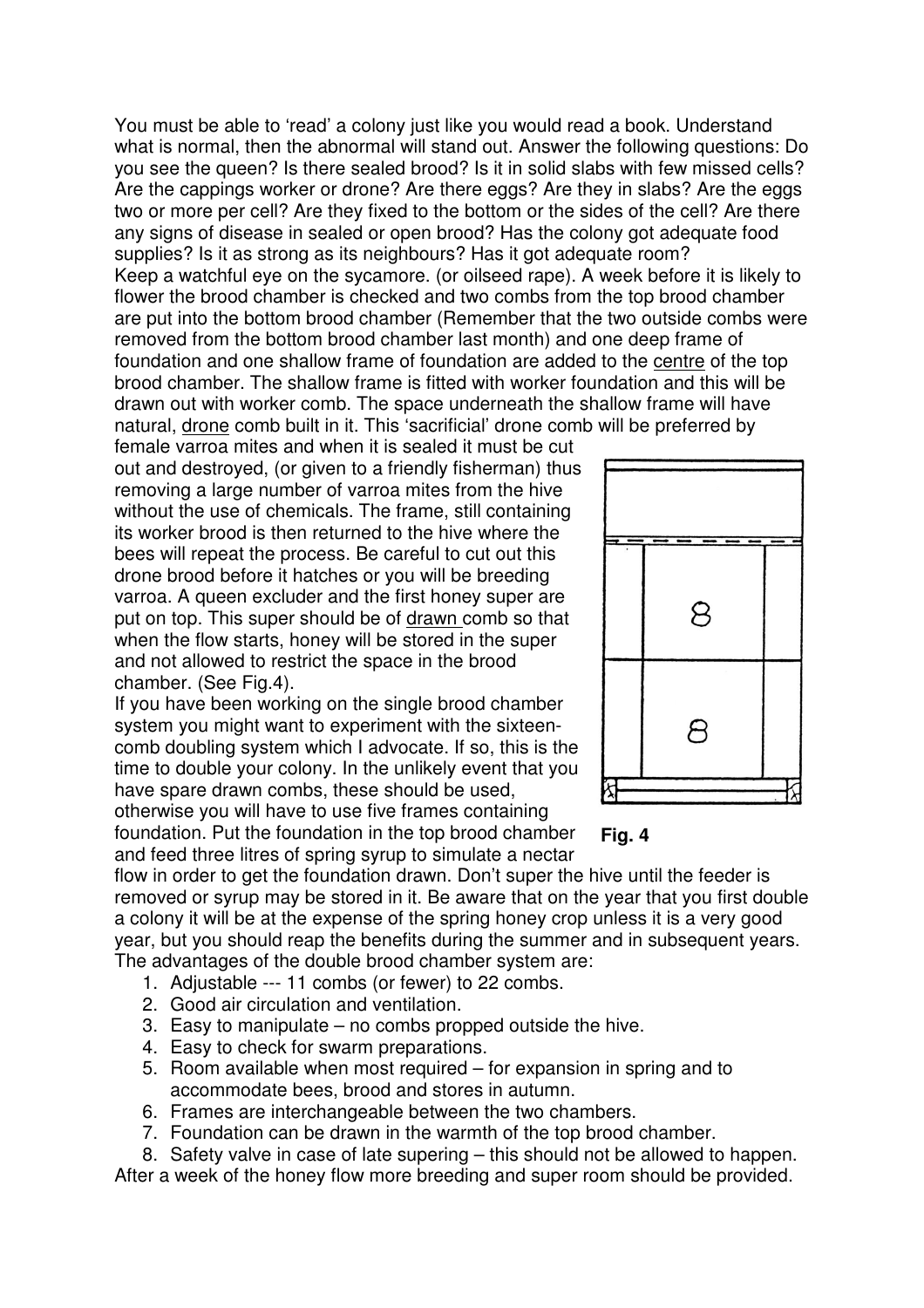Move one comb of brood from the top brood chamber into the bottom brood chamber and add two frames of foundation in the centre of the top brood chamber (See Fig.5). If the foundation is given on the flanks of the top brood chamber instead of in the centre, there is a tendency for the bees to draw part of it in drone cells. I have found that another advantage of the shallow frame drone trap which I have described in the penultimate paragraph is that the bees have less need to draw drone comb elsewhere. Add a second super at this time if the bees have occupied the second-outside frames of the first. Even if the weather is wet, provide extra super room for the bees or you will get congestion. This second super could be of foundation which will employ any idle wax makers and take them up out of the brood chamber thus further alleviating congestion. If the second super is of foundation it should be placed below the first, to take full advantage of heat from the brood chamber. As the season progresses, the colonies are checked weekly to see that there is enough super room and that

swarming preparations are not being made. My method of checking for queen cells is to remove the supers on to









**Fig. 6**



a manipulating board, (see Fig. 6) cover the queen excluder with a manipulating cloth, lever the two brood chambers apart with the hive tool and insert a wooden wedge (See Fig. 7). The top chamber is then pulled forward 20mm to ensure that it wont slip off when the top chamber is tilted. Smoke is puffed into the opening held by the wedge, then the top chamber is hinged upwards to allow a quick inspection to be made of the centre of the brood nest. By using a little smoke and peering upwards and downwards between the frames, the presence of sealed brood and queen cells can be determined. The whole operation only takes a couple of minutes. When queen cells are built they are usually to be found along

**Fig. 7**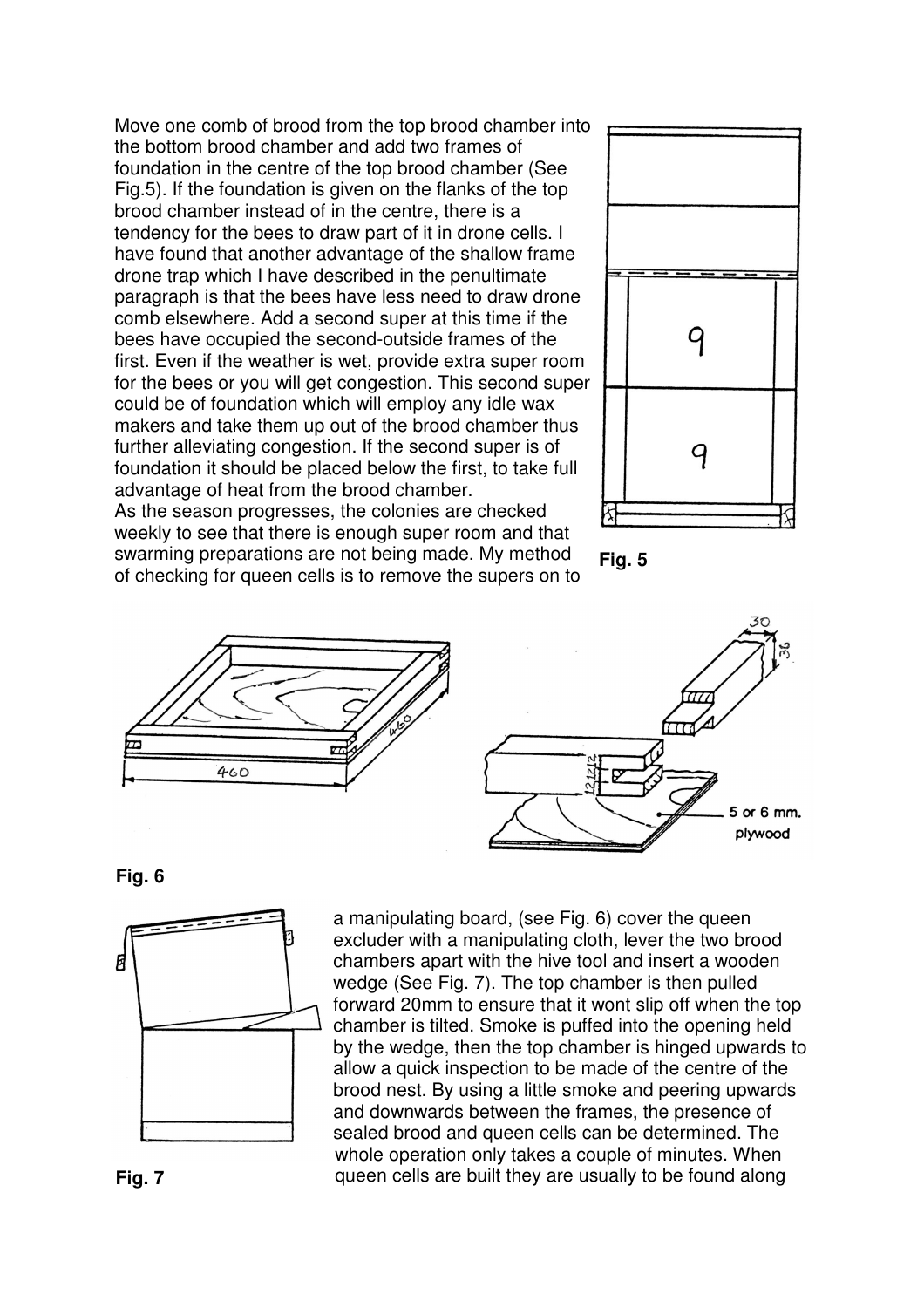the lower edge of the combs in the top brood chamber which, of course, is the centre of the brood nest. The odd queen cell can be missed using this method, but it is a great time saver and causes minimal disruption to the hive rhythm. In any case, the queen has been clipped. Ensure that there is enough super room for final storage of honey and for the bees to 'hang nectar out to ripen' in spare cells. I tend to over-super in spring and consolidate in late summer.

If queen cell cups, with nothing in them are found, this is quite normal and it is a waste of time removing them. If the cups are being extended and contain an egg, or more critically, a larva being fed, then you must assume that swarming will take place soon after the queen cells are sealed on the ninth day after the egg was laid. I do not believe in cutting queen cells as a method of swarm control as it cannot be relied upon. If cells are removed they will probably be rebuilt the following week and if cut again the bees will sulk, become fed-up and build queen cells on larvae up to three days old, ie. five or six days after egg laying. The cells will be sealed three days later and a swarm is likely to be lost long before your next visit. These cells will produce queens which are inferior to those produced from newly hatched larvae which have been copiously nourished from birth.

The queen cells which were found first of all will contain larvae properly fed from birth therefore they will produce the best queens and should be utilized if the strain is thought to be suitable. In order to go as near as possible to what would happen in nature, I artificially swarm the colony. This prevents the loss of a swarm, (and your future honey crop), satisfies the bees' instincts and provides for requeening later in the year.

First set an empty brood chamber on a manipulating board beside the hive. Find the queen, (she is marked and clipped), and put her together with the comb and adhering bees on which she is found in the centre of the new brood chamber. Put another frame of sealed brood and bees beside the frame containing the queen. Cut out any queen cells which are on these two frames. Without shaking any bees, reassemble the hive as follows: floorboard; new brood chamber with queen and two frames plus seven empty drawn combs, if available, plus the two outside combs from the original bottom brood chamber put on the flanks, (if no drawn comb is available, foundation will have to be used); queen excluder; the original two or three supers; crown board with feed holes open; the original brood chamber(s) with the queen cells; second crown board.

This operation can also be used with single brood chamber management. If you are using double brood chambers, two may be required on top. In practice, these can be reduced to one the following week after some of the sealed brood has hatched, the surplus combs are then used when artificially swarming other hives. If the queen cells are hanging down from what was the original top brood chamber they are likely to be damaged against the crownboard in the rearrangement just described. In which case a small eke, (the one I use in autumn to accommodate Apiguard containers), should be used.

After twenty four hours the colony will have rearranged itself. All the field bees will have joined the queen in the lower part of the hive and most of the nurse bees will be in the top brood chamber(s). The open crown board is now replaced with a solid swarm board, (See Fig. 8), with an entrance open to the front of the hive, (see Fig.9). If the queen cells in the top brood chamber(s) are unsealed a contact feeder containing spring syrup should be placed above the feed hole because the top colony, which is now a big nucleus, will have lost all its field bees. Five days later the top front upper entrance is closed, the top front lower entrance opened and the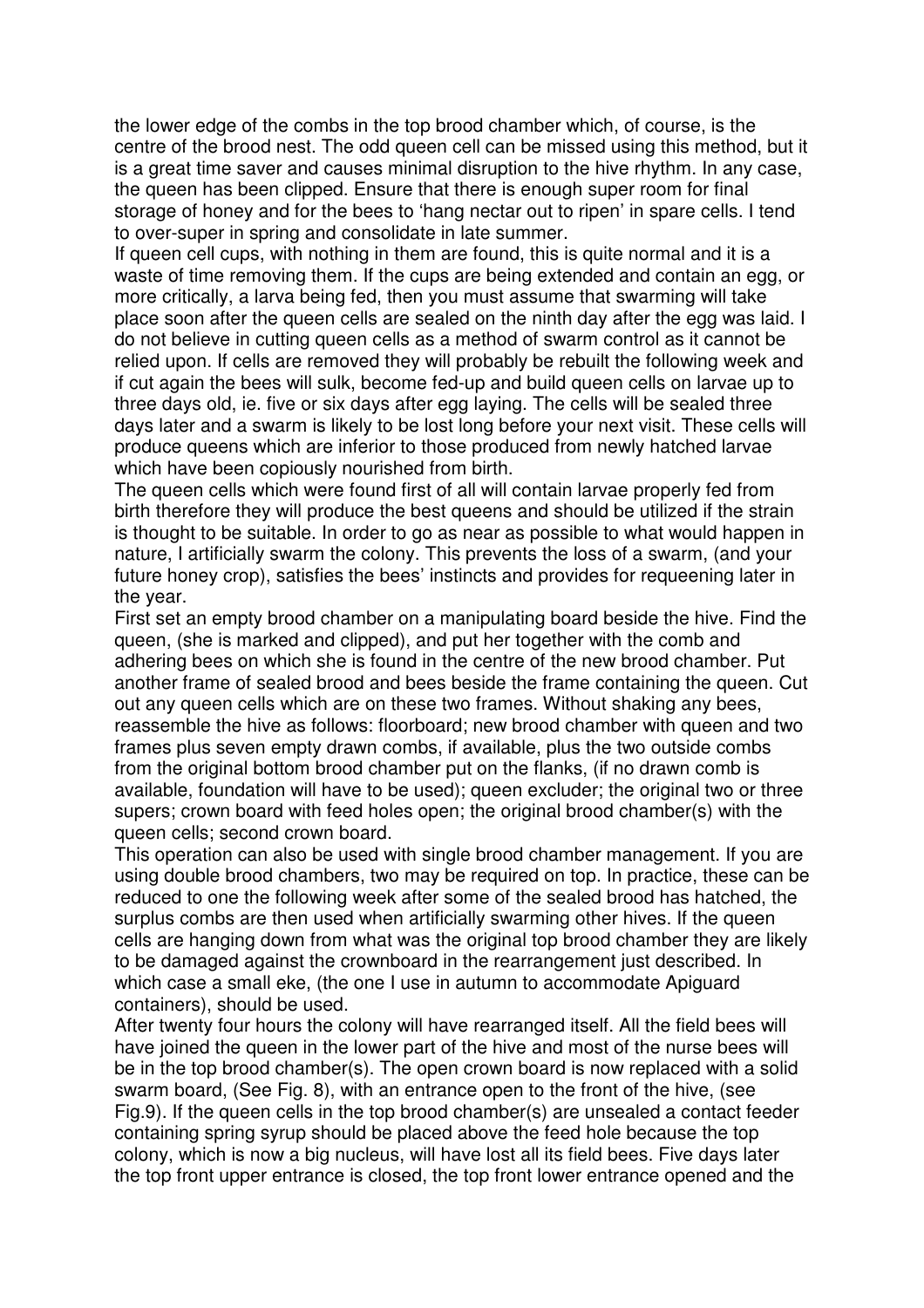

#### **Fig. 8**

top back upper entrance opened. This will further divert new field bees to join the queen below thus adding to the artificial swarm. The new field bees from the considerably weakened nucleus will fly from the back. The queen cells in the top brood chamber can be reduced to one, which is really unnecessary because the nucleus is too weak to throw a cast. Or they can be distributed to other similar nuclei



#### which are of an undesirable strain. A virgin queen will fly and eventually mate from the rear of the top brood chamber, where her brood and the temperament of her bees can be assessed during the summer. If these are deemed to be satisfactory the top brood chamber with its new queen will be used for requeening the original colony or another colony on another site. Ten days after the original splitting of the colony, the

bottom brood chamber should be checked to see that the colony has settled down and no further queen cells have been drawn. If the original queen cells were being drawn because the bees realised that their queen was failing, they will likely still be trying to replace her and any queen cells will be few in number as they will be supersedure cells. Colonies treated as described usually settle down before the main nectar flow is due and behave like a prime swarm, hopefully producing lots of honey. If, as in 2006, some colonies still persist in drawing queen cells, you have the option of cutting them out or killing the queen and reducing the queen cells to one. Bear in mind that colonies work better if they have a queen. Also, a virgin queen hatching in a strong colony will not usually

#### **Fig. 9**

mate and commence laying until most of the sealed brood from the previous queen has hatched. This causes a gap in brood rearing which weakens the colony prior to the main honey flow.

What I would recommend, if you find more than two queen cells seven days after the original split, would be to cut them all out and check again in another seven days. If queen cells are still being drawn, kill the queen and unite one of your top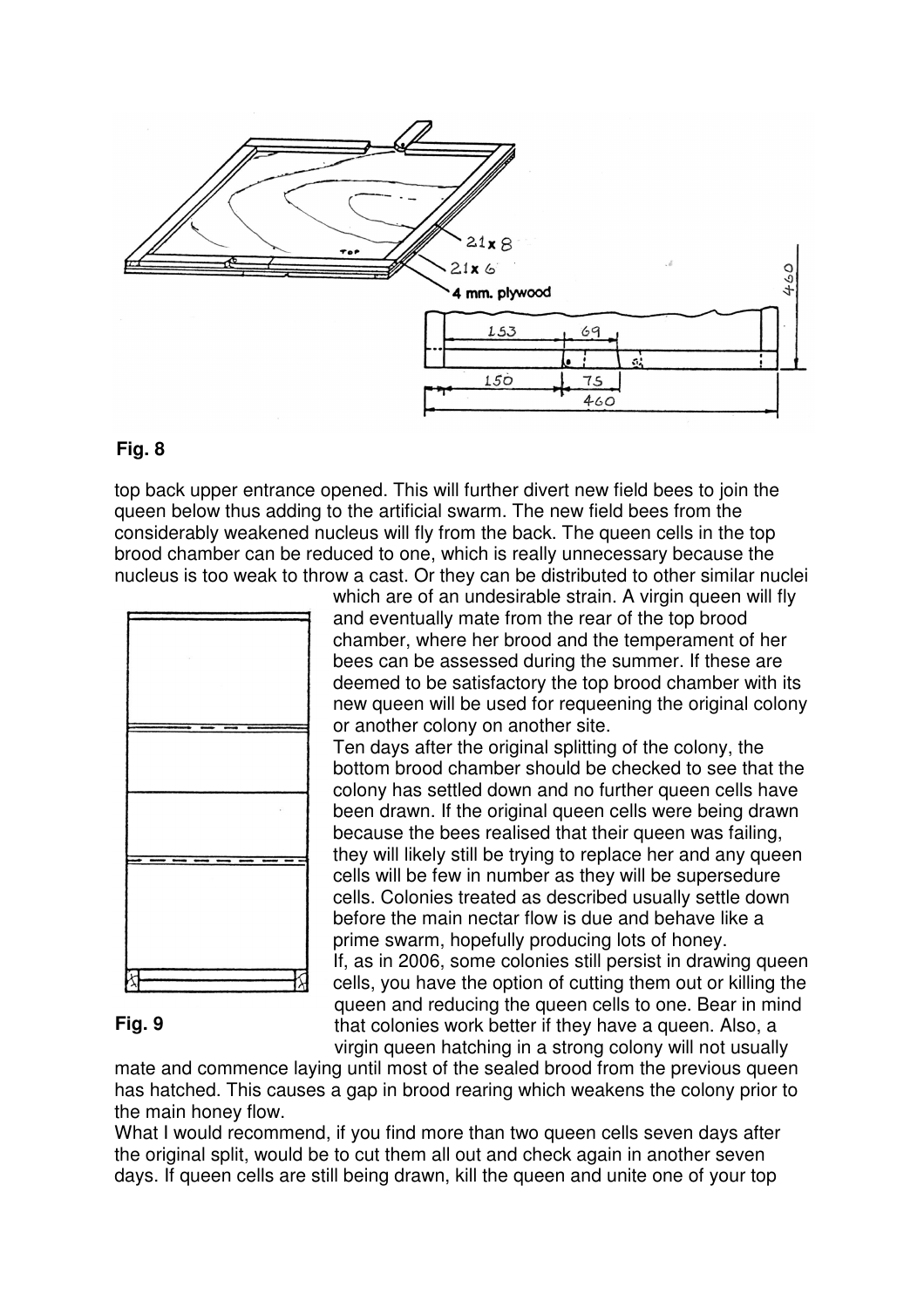brood chamber nuclei (you should have some young queens laying by now) using the newspaper method. In this case two sheets of newspaper, one below and one above the young queen's brood chamber, should be used. After a further seven days, reduce the brood chambers to one.

#### **JUNE**

Sometime in the first half of June, the spring honey flow will finish. At the end of the month the main flow from sources such as white clover, bell heather, field beans and raspberries will commence. Before the start of the main flow there will be a period referred to as the 'June gap' when, if the weather is good, the bees will just be able to support themselves. If the weather is poor or if you have removed all of the spring honey crop you will have to monitor the food stores and be prepared to feed.

Feeding at this time is a problem. I don't feed syrup when supers are on the hives in case it ends up in the honey. I don't want to take the supers off when feeding as that would cause congestion. My solution is to feed with one or two damp sugar bags laid over the feed holes in the crown board and remove them as soon as fresh nectar is coming in from the start of the summer flow.

About the middle of the month, I remove any full or nearly full supers of spring honey, leaving unsealed honey on the hives. There is no oilseed rape grown in Renfrewshire. I extract the honey when it is still warm, strain it as it is taken from the extractor, run it into honey buckets and put into storage. I shall explain this process more thoroughly in the August magazine. Some beekeepers do not believe in removing any honey at this time, arguing that it should be left to tide the colony over the June gap. My position is that honey is more expensive than sugar. Therefore I am going to remove the honey and am prepared to feed the bees if necessary. In any case, if the summer turns out to be poor, that honey is all I might get.

Continue to monitor the natural mite drop on the varroa floors and estimate the number of mites in the hive to make sure that they don't reach anywhere near to the danger level before late August, when the supers are removed and they can be treated.

Another quick method of checking for mites is to uncap drone brood where varroa are easily visible on pupae at the 'purple eye' stage. Read the free booklet entitled 'Managing Varroa' published by CSL/DEFRA in June 2005. Your Local Association Secretary should have copies.

As the spring honey flow is nearing its end, bees often start to make swarm preparations, especially if they are short of super room, or the brood chamber is congested with semi-idle workers cooped up in a single brood chamber, leading to many being starved of queen substance. Last month I explained how I dealt with swarming as soon as queen cells were being built and how I raised a new queen from these cells provided the queen heading the colony was classed as category (i) or (ii) as described at the end of my April article. I utilize queen cells from the first batch to be sealed, as these are the best cells, made in the bees' own time, from properly fertilised eggs and copiously fed with royal jelly from the moment they hatched. If you break down these cells and use the second batch they are likely to be inferior because they will have been made in more of a hurry and could even have been drawn from old larvae thus producing 'scrub' queens. J Woyke demonstrated that queens produced from eggs were 10% heavier than those produced from 24 hour old larvae, also they had 8% more capacity in their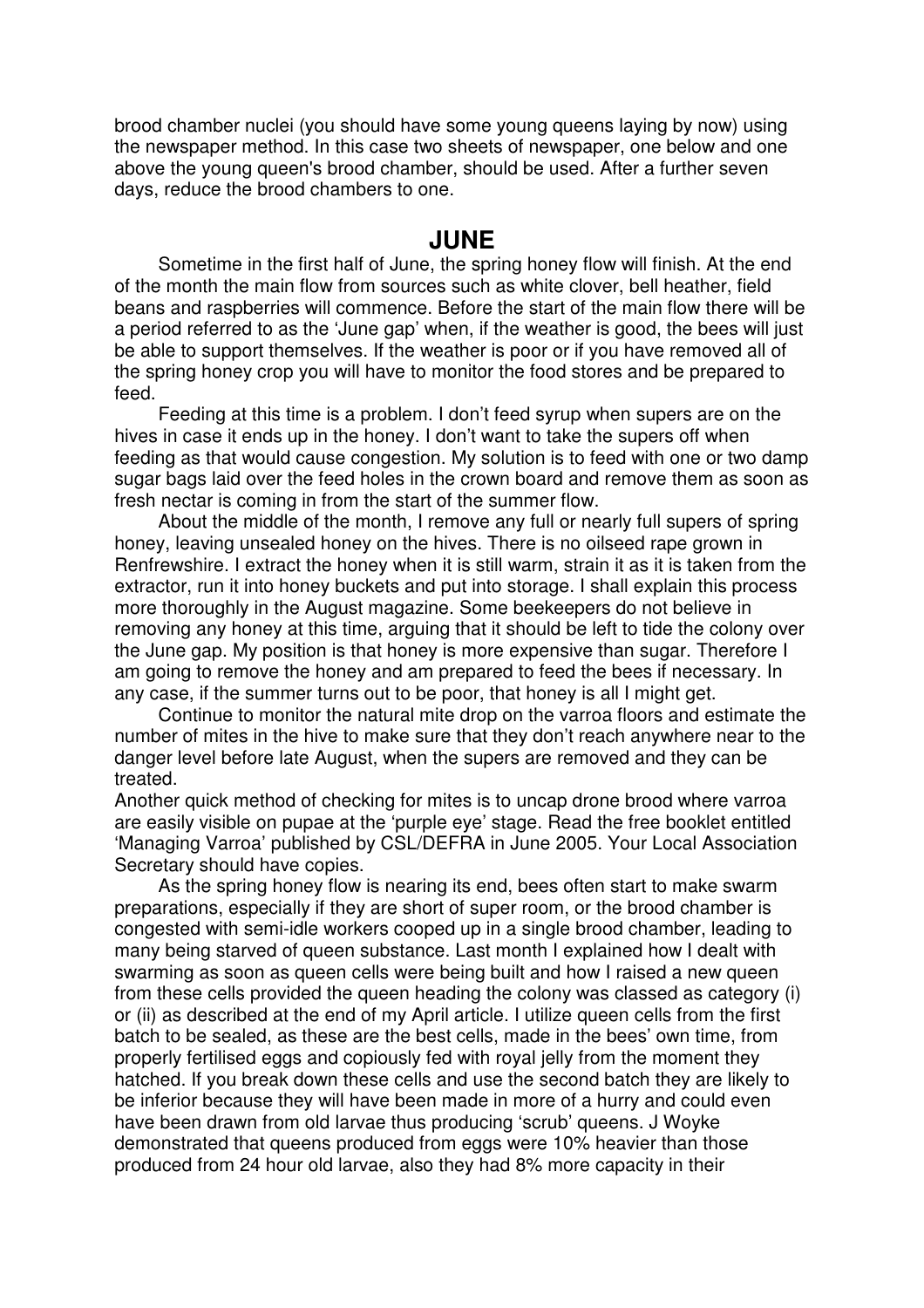spermatheca and 3% more ovarioles.

Any colonies which draw queen cells before 20 June will be artificially swarmed as I described in my May article. From these, NATURAL queen rearing will be carried out, provided the original queens were graded category (i) or (ii). Swarming is the natural method by which bees reproduce themselves and therefore cannot be eliminated. Some strains are more prone to swarming than others. As far as I am concerned, if colonies are of a mind to swarm the earlier they show signs of it the better. They can be dealt with as described, the swarming urge satisfied and the bees settled prior to the main honey flow.

All colonies which have not shown signs of swarming by 20 June are reduced to single brood chambers containing eleven combs in order to prevent overbreeding. Bees produced from eggs laid after that time will take no part in the main honey flow. If the summer turns out to be poor or moderately poor you will get little or no surplus honey from colonies on large brood chambers. They will store any surplus in the brood chambers and the supers will be empty. Colonies treated as described will be short of young bees for the ling heather. The treatment of these will be discussed in my August article.

Proceed as follows: find the queen and put her on the comb on which she was found in the centre of the bottom brood chamber; make the chamber up to eleven combs with sealed brood because this will soon hatch making room for the queen to lay; queen excluder; supers; crown board with feed hole open; and the remainder of the mainly unsealed brood on top. The bees in the top brood chamber are remote from the influence of queen substance and are likely to produce queen cells. Check after a week and remove them because the bees will not have been fed therefore any queens produced will be scrubbers. Check the bottom brood chamber at the

> same time to see that queen cells have not been started there.



Contrary to what some beekeepers believe, reducing to a single brood chamber at this time does not induce swarming because you have removed both bees and brood from the brood chamber. The brood in the top chamber should be allowed to hatch. Most of the bees will migrate through the open feed holes to join those below. Some will remain in the top box and will 'look after' the combs during the summer. If the summer nectar flow is good they will even store some honey in the top box which will form part of their winter food when the colony is returned to a double brood chamber in August. Three weeks after the original manipulation, the rear of the top brood chamber should be propped up with a 6mm piece of wood for a day or two in order to allow the trapped drones to escape thus preventing them from clogging the queen excluder.

If the colony has been graded category (i), then they should be INDUCED to produce queen cells in the top brood chamber. The procedure is exactly the same as I described in the May magazine for artificial swarming, except that the top brood chamber must be fed with spring syrup in order to simulate a nectar flow and a **Fig. 10 Fig. 10 frame containing plenty of pollen must be inserted beside**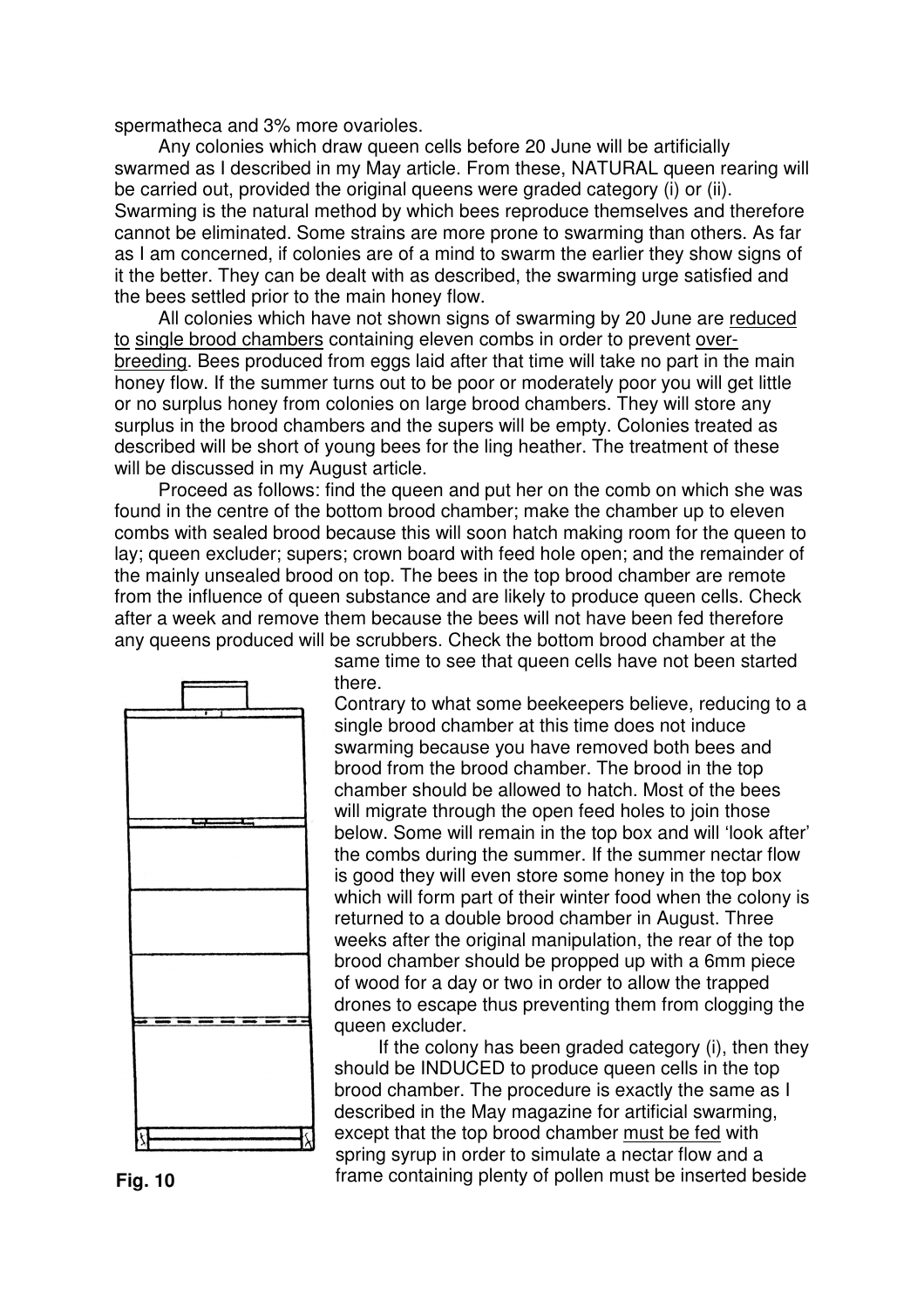a marked (with a drawing pin) frame containing newly laid eggs in the centre of the chamber. (See Fig. 10). If you don't feed the top brood chamber, which has lost its field bees, inferior queen cells will be produced. The top brood chamber must be checked three days after the artificial swarm was created and any sealed queen cells removed because they will have been drawn from older larvae and will produce inferior queens. When the queen cells are within a couple of days from hatching, they should be reduced to one. The others should be cut out, using a sharp knife, well clear of the cell to avoid damaging it and distributed to other nuclei which are of an undesirable, [(category (iii)], strain.

For more details read my articles on Queen Rearing in the 'Scottish Beekeeper' of April 1997 pages 401-402 and May 1997 pages 431-434.

#### **JULY**

This is the month when we will find out if our colony management is going to bear fruit. Given good weather, the bees will be foraging at the main honey flow on plants such as white clover, bramble, bell heather, lime and willow herb. Varroa should continue to be monitored. During the first fortnight, check to see if some colonies are still attempting to swarm, although most if not all will have passed that stage and the brood chamber need not be opened. Make sure that the hives have adequate super room and you can go on holiday during the second half of the month.

Unless you have requeened your colonies in May or June (which I do not) you must check your colonies every week from mid-May until mid- July in order to control swarming thus giving yourself the chance to obtain a good honey crop.

Early in the month, move the shallow frame drone traps described in my May article to the outside of their respective brood chambers or into top brood chamber nuclei. When the worker brood which they contain has hatched, the frames should be removed and stored in a bee proof and waxmoth proof location for deployment during the following May. This will save the bees having to draw the worker foundation from scratch next spring.

Check the top brood chambers, or nuclei, deployed in queen rearing to see if the virgin queens are mated and laying and that the brood pattern is satisfactory. Sealed brood should be in complete slabs with few 'missed' cells. (Except, perhaps, along the lines of the foundation wires). The proportion of empty cells in the sealed brood area is an indication of the extent of in-breeding.

In the honeybee a fertilized egg is diploid, having 32 chromosomes and will develop into a female caste; an unfertilised egg is haploid, having 16 chromosomes and will develop into a male caste. With multiple matings of the queen with, say, up to ten drones diploid females are usually produced. If in-breeding occurs some of the eggs would produce diploid drones. Diploid drones are detected by nurse bees whenever the egg hatches. They are not seen in the colony because they are not tolerated and are eaten by the worker bees leaving a 'pepperpot' appearance to slabs of brood.

In-breeding can occur in isolated apiaries affecting up to 50% of the brood. However, with the demise of the feral colonies of honeybees, due to the ravages of varroa, in-breeding is becoming more likely in the more heavily bee-populated areas of the country. Colonies where in-breeding has taken place fail to build up to full strength. In-breeding should not be confused with any of the brood diseases.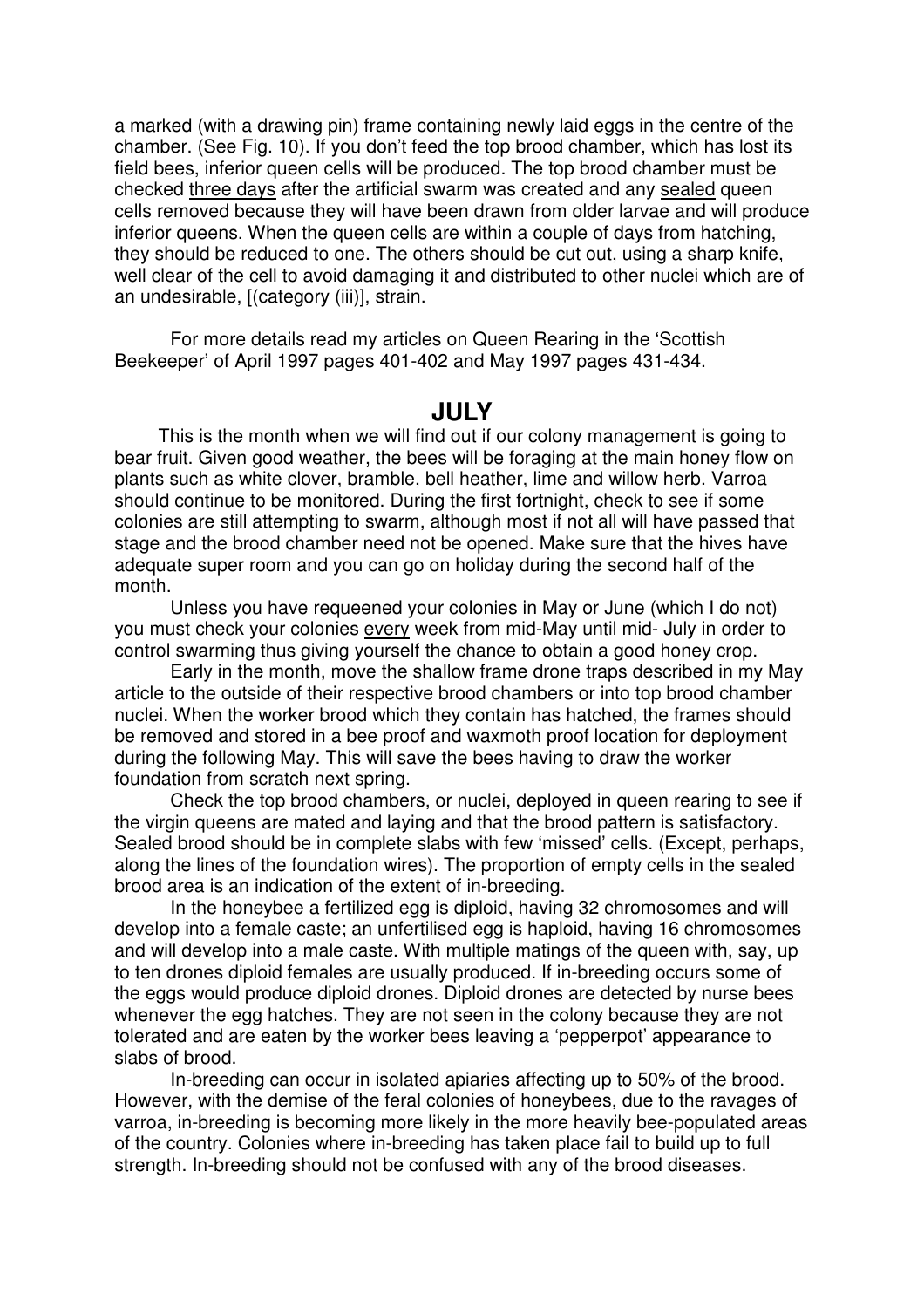Two further checks should be made on Queen mating nuclei, Check if the Queen has been slow to mate because of bad weather and has become a drone breeder. If you find more than one egg in each cell, the young queen is either just starting to lay or there are laying workers in the hive. If it is laying workers, the eggs will have been deposited on the cell walls because the worker's abdomen is too short to reach the bottom of the cell. If for example the virgin queen has been lost during her mating flight, the bees have no means of raising a replacement. Some workers will develop the ability to lay unfertilised eggs which will only produce drones. By the time laying workers appear in a colony, it is hardly worth trying to save it because the bees will all be nearing the end of their lifespan. In any case, colonies containing laying workers are almost impossible to requeen because the beekeeper has no way of recognising which workers are laying and the bees assume that they are queen-rite.

If I find a colony with laying workers I carry it one hundred metres from its site, shake all the bees on to the ground and return the hive to its original position. The idea being that the laying workers will be too heavy to fly and the others, all being field bees, will fly back home. You can try to unite a queen-rite nucleus to the colony twelve hours later or set it above the open feed hole of another colony.

If it is a good honey year, like 2005 and 2006, early nuclei in top brood chambers, whose queens have been laying since June may be becoming congested. This is an excellent opportunity to add frames with foundation. The developing colony will consist of surplus bees of wax-making age and they will readily draw foundation with few if any drone cells, because they have a young mated queen and drones are no longer required. A larger back entrance may have to be given in hot weather. This is easily achieved by propping up the rear of the top brood chamber with a 6mm piece of wood. When adding foundation to an expanding brood nest during a honey flow, it should be put two positions in. It is a mistake to add it to the flanks as the bees will draw it and quickly fill it with honey before the queen has time to lay in it. New foundation should not be added to weak nuclei if the one previously added has not been drawn.

Some beekeepers like to produce some comb honey from the summer and ling flows. Spring honey is unsuitable for cut-comb or sections because oilseed rape will granulate in the comb and sycamore is too strong in flavour for most palates.

In the past I have produced cut-comb in supers containing nine Manley frames. These frames are spaced at 41mm, (1 5/8in). That is the absolute maximum distance between sheets of foundation if you are going to prevent the bees drawing extra combs between those that you want. I now space cut-comb supers using narrow (34mm/1 3/8in) plastic ends because the resulting sealed combs are a little bit thinner and they fit better under the lid of the cut comb containers which are sold by the suppliers. Another problem I have experienced with the Manley's is that the bees heavily propolise the frame shoulders, making the frames difficult to remove from the crate. This could be overcome by smearing the shoulders with 'vaseline'. When working for cut comb I use thin unwired foundation cut into four horizontal strips, instead of full sheets which tend to buckle when being drawn. The bees will draw the strip of starter foundation with worker comb and the space below with drone comb. I have not experienced any difficulty in getting bees to enter cut-comb supers, they can be used in conjunction with ordinary supers where required. It is preferable not to place a cut-comb super next to the brood chamber as the bees might store some pollen in it, also the cappings soon become 'travel stained' by the bees moving to supers which are above.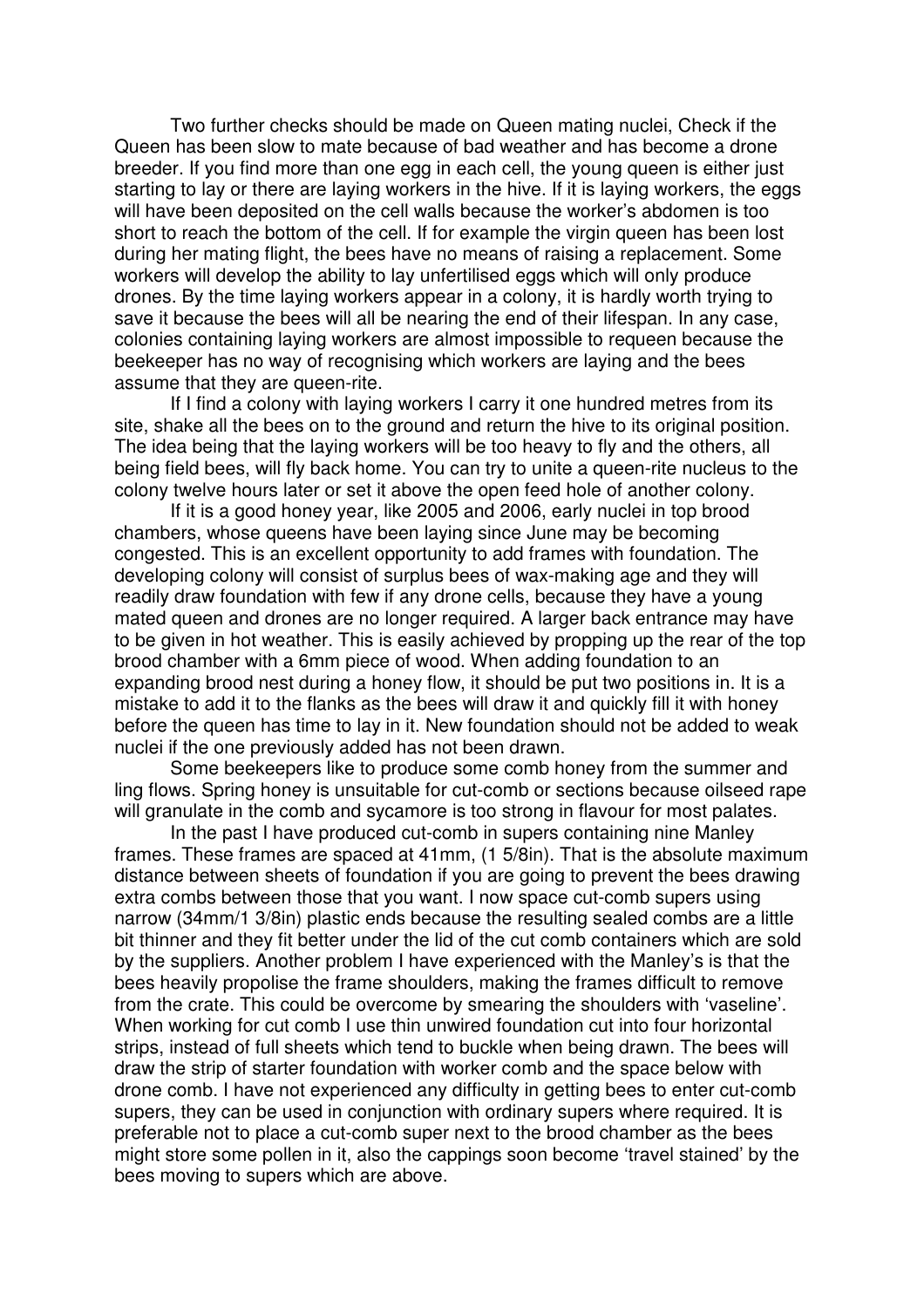I produce square sections in hanging section holders each containing three sections. Eight section holders fit into a shallow super allowing twenty-four sections per crate. Metal 'separators' must be suspended between each section holder otherwise the bees are likely to spoil many of the sections by building comb where the beekeeper does not want it. Bees do not like being restricted in little sections and are often reluctant to enter them. The queen is unlikely to enter, so no queen excluder should be used. Full squares of thin fresh foundation should be used when working for sections. Special crates, holding thirty-two sections can be purchased from the suppliers but bees do not like them. Round sections are preferred by some producers but I have no experience of these.

Strong colonies are required when working for sections and bees must have a laying queen which was reared during the current year otherwise they are likely to swarm due to congestion and their reluctance to enter the 'little boxes'. Colonies chosen for section production should have a section super put on top of the current supers one week before the start of the targeted honey flow so that the bees can become accustomed to it. At the start of the flow the section super should be placed on top of the brood chamber with the queen excluder removed and the original supers put above the clearer board. These supers, cleared of bees, can be given to other colonies to complete. To further entice the bees into the section super a partly completed section, saved for the purpose from the previous year, should be placed in the middle of the super. Do not add a second super until the bees have started to draw comb in the first or they may sulk and start to 'loaf'. The second should be added below the first and if the colony is strong and the flow is good a third super should be placed on top of the first. If the flow continues the third super can be placed below and so on. In this way the bees are given tasks a little at a time, whereas if faced with a huge space containing innumerable 'little boxes' they may give up and sulk, or swarm especially if the queen is of the previous year.

Towards the end of the month I put cut-comb supers, intended for going to the heather, on top of the supers on strong honey producing colonies in the hope of getting them drawn out. This will give the bees a quick start at the heather.

## **AUGUST**

The summer honey flow should be in full swing at the beginning of the month and beekeepers must ensure that the bees have ample super room in order to take full advantage of nectar from the willow herb and Himalayan balsam. During the early part of the month, a check of the supers should be made with a view to removing any which have not been occupied and concentrating partially completed combs on the strongest hives in an attempt to get as much of the honey ripened and sealed as possible by the end of the flow. Flower honey keeps best if its moisture content is in the range of 17-19%. Above 20% there is a danger that the honey will ferment sooner or later depending on storage conditions. The most accurate method of determining the moisture content of honey is to use a refractometer. If you do not possess such an instrument, it is safer to extract only honey which has been sealed. If there is still a combination of sealed and unsealed honey in the supers a week after the end of the flow, select each frame in turn, hold it over the hive and give it a good shake. If no unripe honey splashes out, it could be extracted, but beware that its moisture content could be near to the critical limit. It should be used as soon as possible and not stored for any length of time.

With the exception of the colonies which have been moved to the heather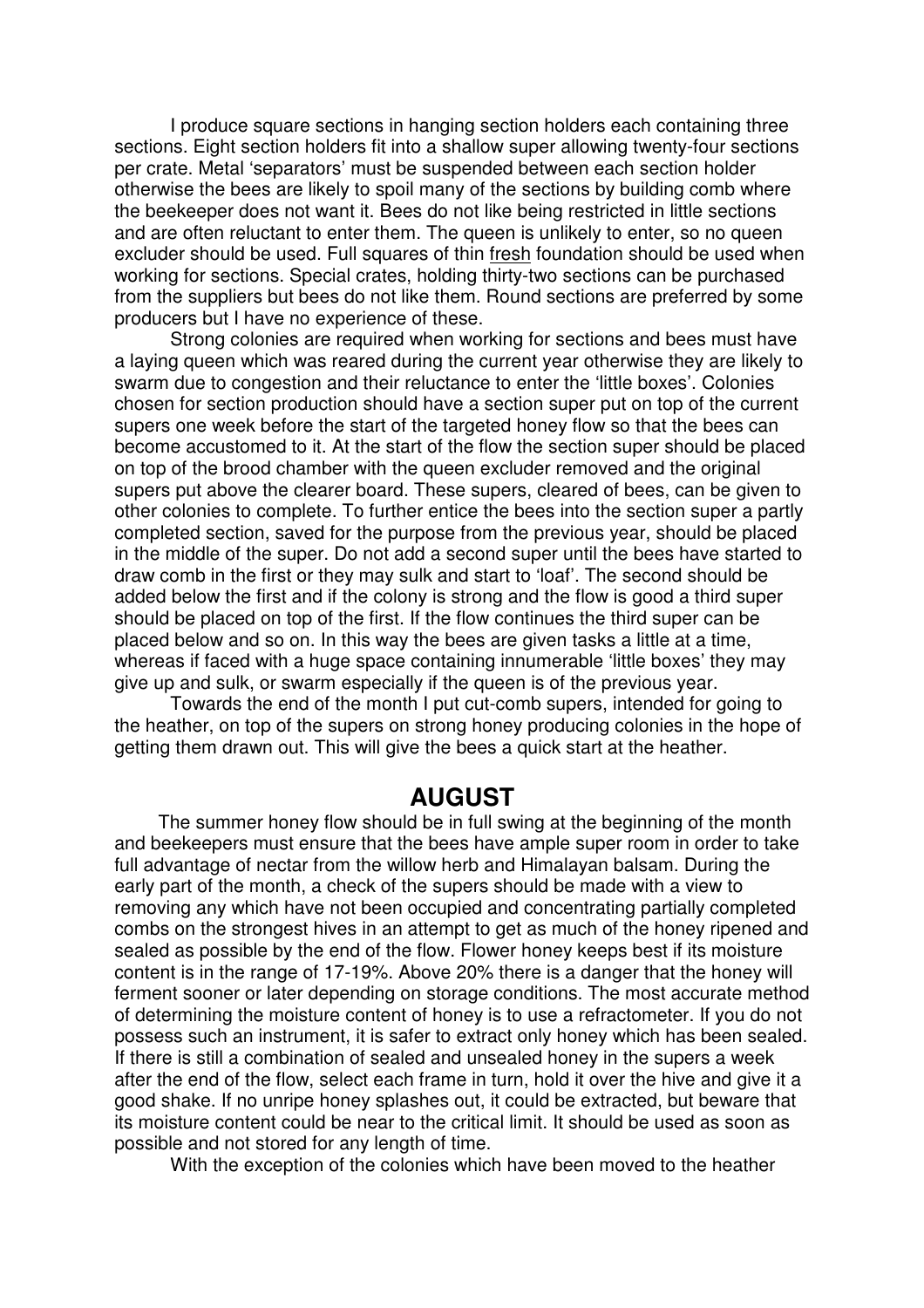

earlier in August, I remove my honey crop starting about the middle of the month, put the colonies back on double brood chambers and requeen the colonies, where required, all in one operation. (See Fig. 11). The old queen in the bottom brood chamber is removed, the combs reduced to eight flanked by dummies, a sheet of newspaper spread over the top of this chamber and the top chamber containing eight combs and the young laying queen placed on the newspaper. A special frame with a small rear entrance (See Fig, 12) is placed on top of the second brood chamber to allow the field bees from what was the top chamber access to the hive and a clearer board is put on top. Any surplus brood combs are distributed to other hives which are being doubled and don't have a nucleus on top. Great care must be taken to ensure that the stack of supers is bee proof or, as they become cleared of their own bees, they will be robbed out if bees can

gain access from the outside. The supers are removed as darkness begins to descend the following evening. Guard bees do not fly in the dark. The special frame (Fig. 12) is removed after a few days, when the bees using the back entrance will



#### **Fig. 12**

find their way round the front and be accepted.

The honey supers are taken home, kept in a warm room and extracted that night or the following day. Honey is taken from the extractor and strained, first through a stainless steel sieve and then a 200 micron nylon conical bag suspended in a stainless steel storage tank. A length of cotton tape should have been sewn on to the apex of the cone and be long enough to reach the bottom of the tank. This allows the strained honey to run down the tape, reducing the amount of air gathered in the strained honey. After settling in the tank for a few hours to allow more air bubbles to rise, the honey is run into plastic pails and put into storage. At this time of year when ambient temperatures are fairly high honey can be extracted and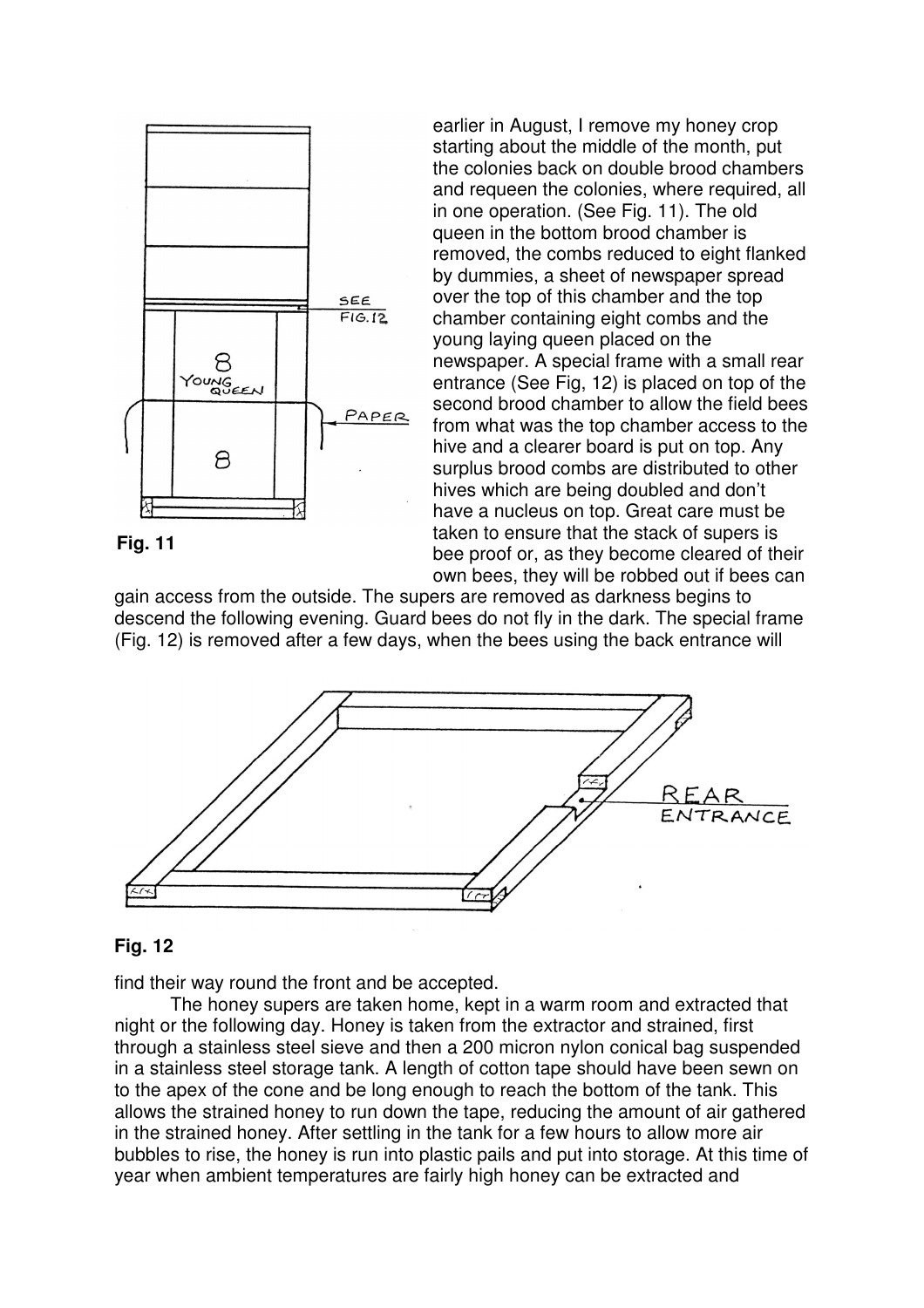strained with a minimum of effort. Warm honey does not incorporate as much air during the extraction and straining process as it does when it is cold and thick.

Shortly after the removal of surplus honey the colony, now requeened and on sixteen combs, must be treated for varroa. Bayvarol or Apistan or Apiguard or some other effective and suitable varroacide should be used. Remember, if you use either Bayvarol or Apistan (both are pyrethroids) year after year the pyrethroid will build up in the wax combs, thus subjecting the varroa to continuous small doses of the chemical which will lead to the development of pyrethroid resistant mites. It is essential that varroa numbers are reduced to a minimum in order to prevent damage to the young bees which are going to have to carry the colony through the winter months ahead. I have been treating with Apiguard for the past three autumns and have found it to be effective if applied early enough when the ambient temperature is in excess of 15deg.C. In order to conserve heat, I place a 50mm thick sheet of expanded polystyrene on top of the crown board. A 20mm deep eke is placed under the crown board to accommodate the Apiguard. I have also found that Apiguard considerably reduces the incidence of chalk brood. One snag with it is that 50% of colonies refuse to take liquid feeding while the Apiguard is in place.

The ling heather will start to bloom about the tenth of the month. Heather yields more nectar in the first half of its blooming period, weather permitting. This gives me a dilemma because the willow herb and balsam are in full bloom. Consequently, I only move eight colonies to the heather and leave the others on their permanent sites as described above. This means that I can be well on with my autumn work by the end of August and only have the heather colonies to deal with in mid September.

At the beginning of August, I select eight strong colonies to go to the heather. These colonies will have a large force of field bees, but many will be old and would not last long in the harsher conditions often experienced on the moors. It is also important to try to keep the queen laying while at the heather to produce 'winter bees'. Therefore a queen reared during the current year is essential. I treat these colonies destined for the heather almost as I have described in paragraph two above. (Again see Fig. 11). The only difference is that when I remove the old queen from the bottom brood chamber, I leave it on the original eleven combs. I also put two cut comb super above the queen excluder and the clearer board on top. Five days later, when the honey supers have been removed and the young queen has been accepted and laying, the hive is reduced to a single brood chamber; queen excluder and two cut comb supers. As much of the brood as possible is concentrated in the single brood chamber and surplus combs are used to strengthen other nuclei. In rearranging the brood chamber, combs containing mostly sealed brood are placed in the centre and those containing mostly eggs and young larvae are put in the flanks. The sealed brood in the centre will hatch first leaving room for the queen to continue laying. If the brood distribution had been the other way round, space would have been created in the flanks which would have been filled with incoming nectar, leading to a severe reduction in space for egg-laying and less honey in the supers. At this time the crown board is replaced by a ventilation screen and the hive is secured by means of a nylon strap, ready for removal to the heather.

About the tenth of August the hives are moved to the heather. In the evening prior to moving, when flying has ceased, a piece of foam rubber is pushed into the hive entrance. The hives can be moved during the night or first thing in the morning. On arrival at the moor, the hive straps are kept in place, a sheet of insulation is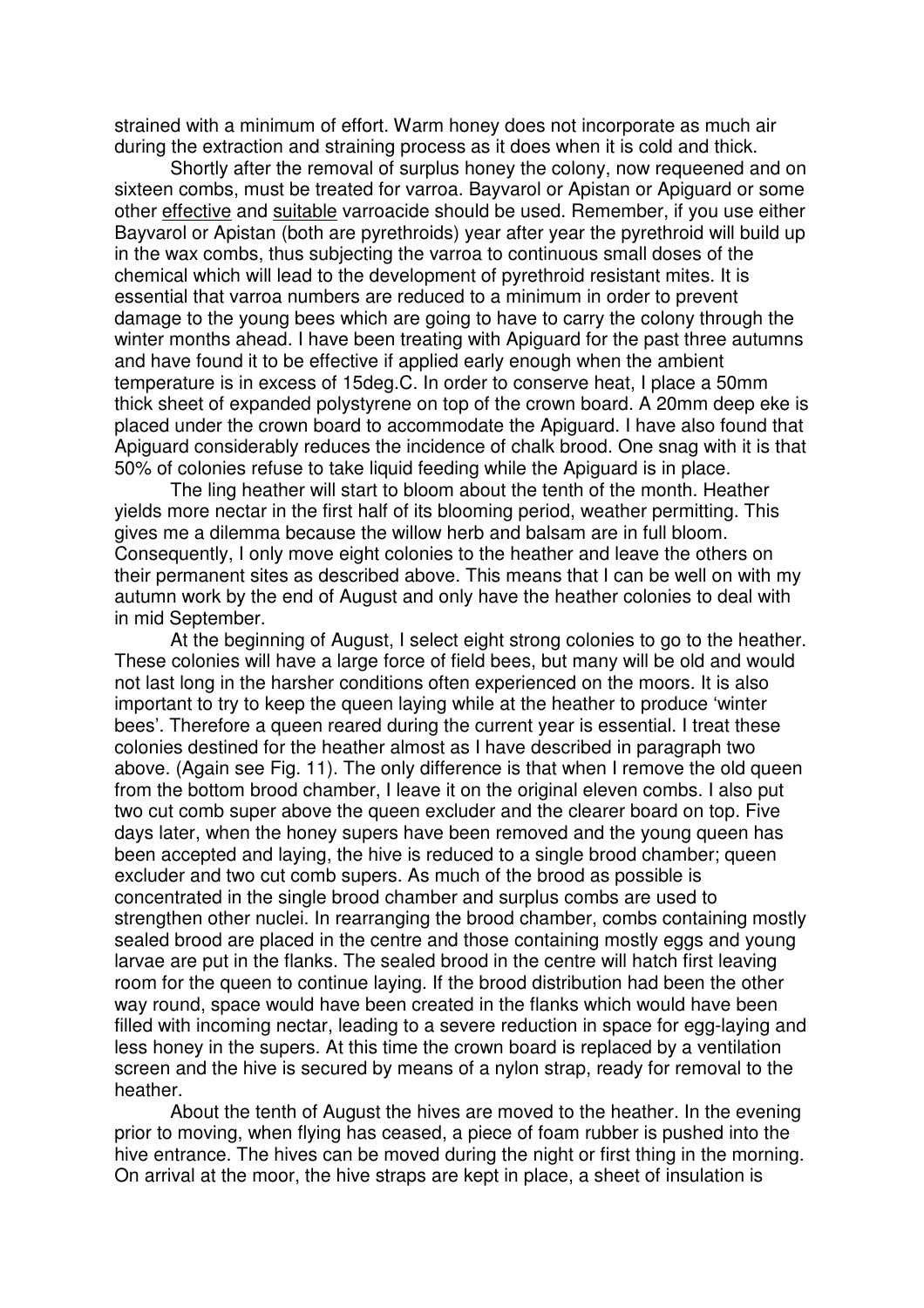placed above the ventilation screen, the roof replaced and the bees released.

## **SEPTEMBER**

The main nectar flows are now over except for the end of the heather and Himalayan balsam. As I stated in my notes for August, the honey from all colonies which have not been taken to the heather has been removed and the hives put on to sixteen BS combs. This arrangement gives plenty of room for autumn laying, for winter stores and for the bees themselves; none of which is available in an eleven BS comb single brood chamber. The bees will continue to store honey from late sources, which I leave for the bees themselves and any shortfall is made up to about 25kg by feeding sugar syrup (1kg white sugar to 550ml water) or ready made liquid feeding purchased commercially. I use Miller feeders for autumn feeding which allows the colonies to be fed in a very short time, certainly in less than a week. When feeders a first put on the hives they should be 'primed' by running some syrup down through the feed hole to entice the bees up into the feeder. I try to have all my colonies fed by mid September. Some beekeepers are of the opinion that if bees are fed too early they will use some of the food for breeding and will have to be given more food later. I do not agree with this. What better preparation can there be for next spring than to have colonies going into the winter with an abundance of young bees, even if it means having to top up their food stocks during the last week of September. Bees are thrifty insects, they do not waste food. Some beekeepers make the mistake of feeding syrup far too late in the autumn, causing the bees to become exhausted trying to reduce its moisture content and trying to get it sealed before the onset of cold weather.

After honey has been extracted I usually put the wet supers over the open feed holes of hives which are lightest in stores. When they have been cleared of honey the dry supers are taken home, sprayed with 'Certan' as a preventative against wax moths and stored in my bee shed for the winter. The supers are stacked, with a sheet of newspaper between each, in piles which are made rodent-proof by placing a swarm-board top and bottom. The use of Paradichlorobenzine for preventing wax moth attack is now illegal. Another, much quicker, method of deterring wax moths is to store the supers 'wet' as they come from extraction. This is successful, but it produces a terrible sticky mess in the bee shed the following spring. One advantage is that bees enter the supers very rapidly in spring to mop up the honey which has more than likely fermented due to dampness over the winter. I am always afraid that this fermented honey will taint the future honey crop especially if it is oilseed rape. It is claimed that wax moths only attack combs in which brood has been reared. That being the case, stored spare brood combs are particularly vulnerable and should be sprayed with 'Certan' and made rodent-proof.

Around the middle of the month the heather hives should be brought home. Their honey supers must be removed, the colonies put on sixteen combs, treated for varroa and fed. The air temperature is too low for Apiguard to be used, so some other method of treating varroa must be used. I try to top up the winter stores by feeding autumn syrup. In order to prevent robbing, all colonies needing food in an apiary should be fed at the same time. Feeding should be done in the evening and care must be taken to avoid spilling syrup in the vicinity of the hives and entrances should be reduced to 25mm to deter robbers and wasps. Beekeepers who have many colonies at the heather usually do not have time in September for liquid feeding. They winter their bees on fondant or dampened sugar bags, neither of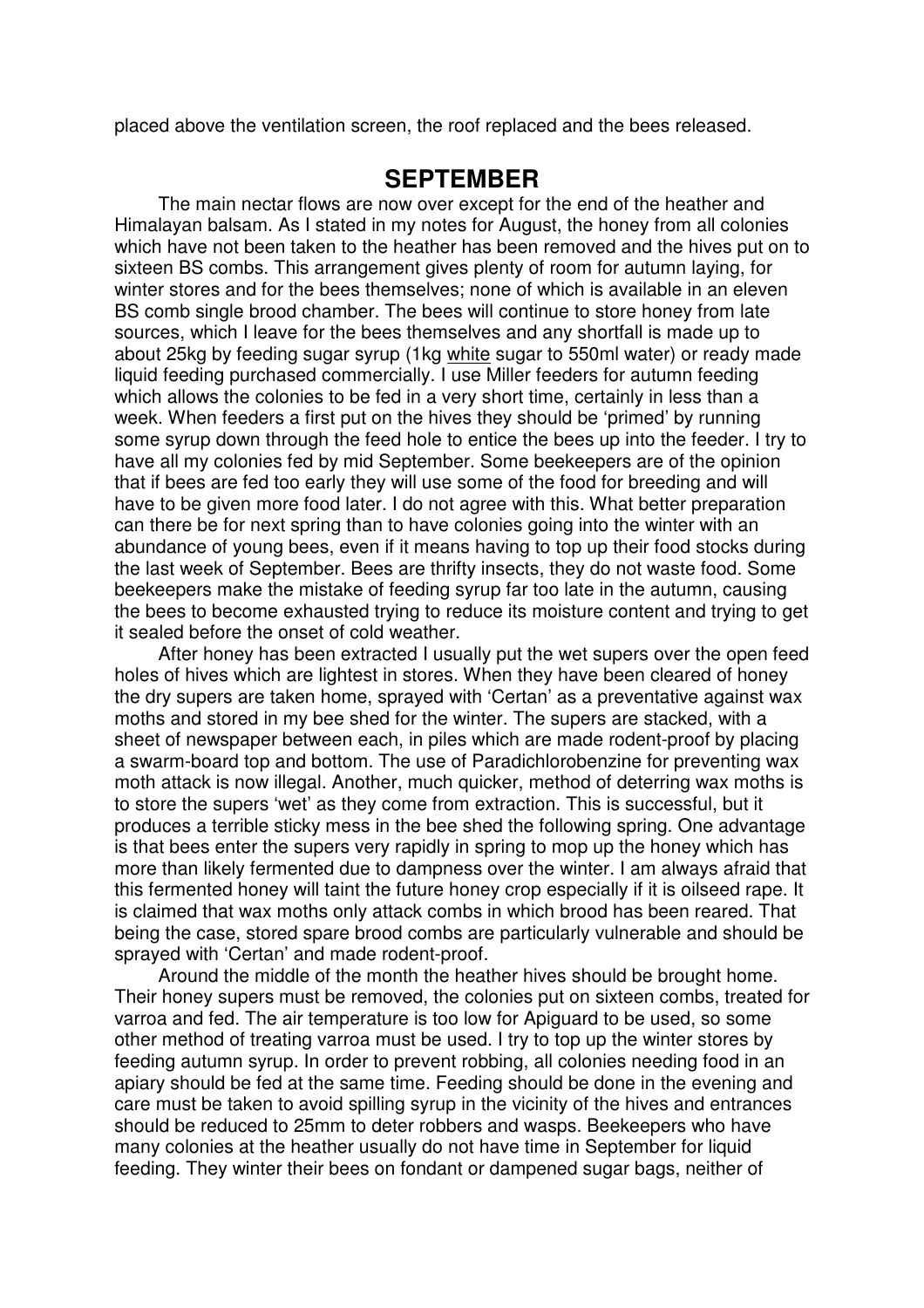which encourage robbing.

Cut comb and sections can be prepared for market as soon as they are removed from the hive. Bees should be removed from the frames using some type of clearer board, never by shaking the combs as they are easily damaged. The use of smoke should be severely curtailed as it can be detected on the comb for weeks.

When preparing cut comb for exhibition it should be cut to the exact shape of the plastic container in which it is going to be exhibited and put on a wire baking tray to allow exposed honey to drain out before it is put in the container. If I am preparing cut comb for the market it is cut out using a 'Price' comb cutter and not drained. I have never had any complaints about liquid honey being in the bottom of the opaque container. It is all good stuff! This does not apply to beekeepers who individually wrap their comb in transparent cellophane bags or sheets. In that case the liquid honey would appear at the bottom of the pack and detract from its appearance. When using a 'Price' comb cutter, I cut close to the bottom of the frame, this leaves 12mm of comb at the top of the frame which will act as a 'starter' for the following year and the frame wont require to be re-waxed. I put the cut comb supers above the feed hole back on the hives to let the bees clean up the surplus honey remaining in the starter comb.

All honey extraction equipment should be cleaned and stored until required the following season. The extractor, metal strainers and tanks should be washed with cold water to remove most of the stickiness, followed by hot water to which washing soda has been added in order to remove any dirt or wax particles. They should then be rinsed in hot water, thoroughly dried, wrapped in polythene and stored in a dry place.

I still use two Porter bee escapes fitted in the crown board when clearing bees from supers. Some beekeepers prefer to use Canadian clearer boards, claiming that Porters get gummed-up and cease to function. In my opinion Porters only cease to function because of lack of maintenance. They should not be left on the hives after the supers have been removed otherwise the bees will propolise the springs to close off the air space. At this time all Porters should be submerged in a pot of water to which a handful of washing soda has been added and heated to a temperature above the melting point of wax. Before storing, the distance between the tips of the springs should be checked and adjusted, if required, so that they are about 3mm apart.

## **OCTOBER**

At this time, weather permitting, the bees could be topping-up their reserves of both nectar and pollen from the ivy. This is the last important bee plant of the year.

At the beginning of the month, winter entrance blocks must be put on the hives to keep out rodents and to allow winter ventilation. Read again my notes for January.

Strips or empty trays used in controlling varroa during late August or September must now be removed after they have been deployed for six weeks. Bayvarol or Apistan strips must not remain in hives for more than this time because the pyrethroid will be losing its strength and varroa coming into contact with it will not be killed. The varroa will adapt to be able to withstand the effects of the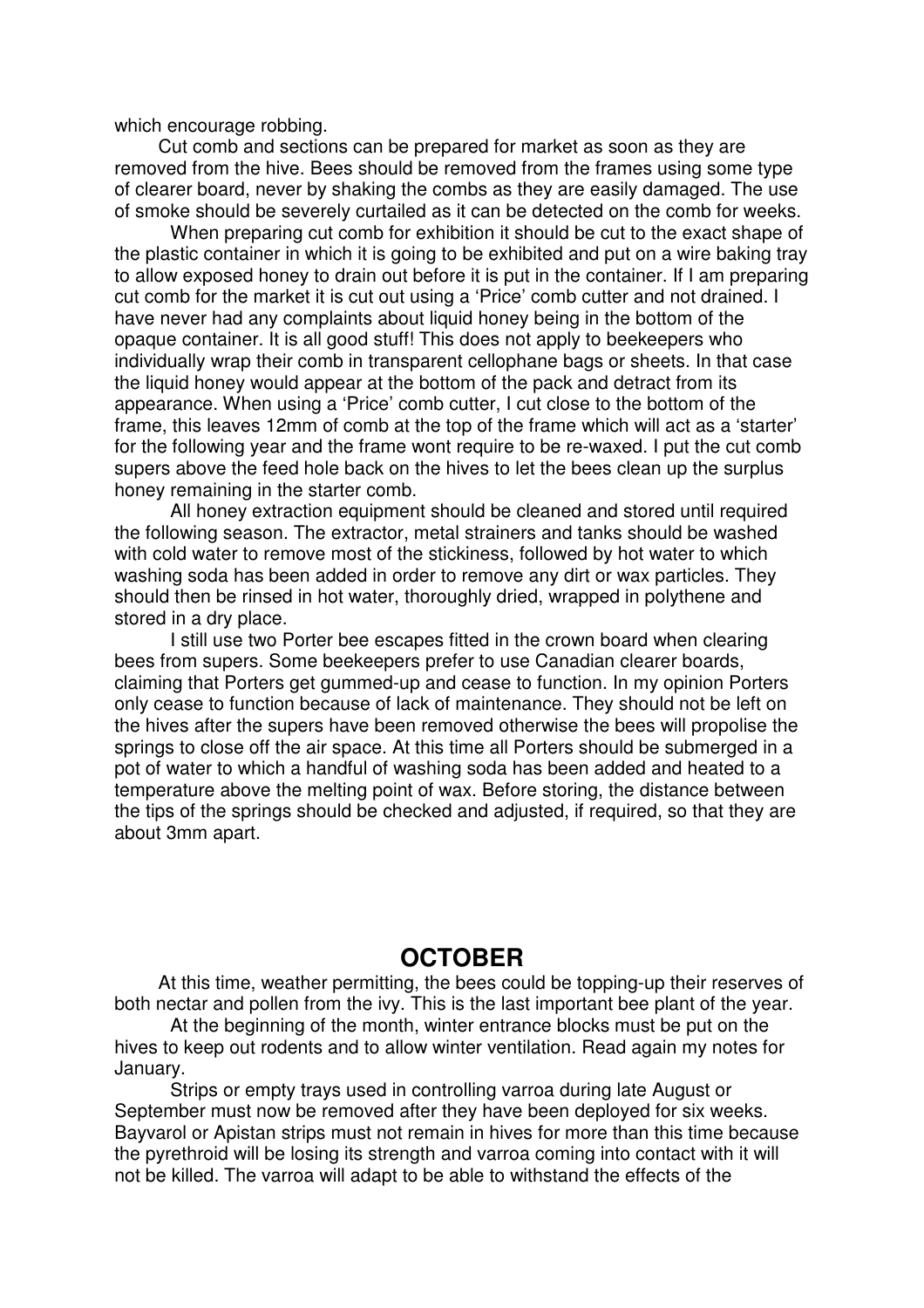weakened pyrethroid, leading to the evolution of resistant mites. Very soon neither of these pyrethroids will be effective against varroa and alternatives such as Apiguard or Oxalic Acid will have to be deployed, or you will lose your bees.

I place a sheet of 50mm thick expanded polystyrene insulation on top of the crown boards and weigh down the shallow roofs with a brick. Apiary hedges can be cut and trees which are shading the apiary should be pruned. Fences and gates enclosing the apiary must be made stock-proof. Hives should be checked to see that they are watertight.

Drones should have been expelled from the hives by October. Any hives still having drones flying during the second half of the month should be investigated, as there could be something wrong with the queen. If the colony is queenless, it should be united to a nucleus or to another colony.

During the active season I store wax, obtained from cappings, pieces of broken comb and frame scrapings gathered during the manipulation of colonies, in large polythene buckets. This wax is now melted down into cakes and stored until the following spring, then I make and wire my own foundation. Making your own foundation or making candles is the most cost-effective way to utilize the wax crop. I make no effort to extract wax from old brood combs as it is a messy job and for all the wax obtained it is not worth the bother. In any case, if pyrethroids have been used in the brood chambers to treat varroa, residues will have built up in the wax. This also applies to wax purchased from the equipment suppliers. As I stated in my March article, I burn all my old brood combs thus getting rid of pyrethroid residues and disease spores.

I will probably have already marketed some of my spring and summer honey but the bulk of it will be in store. I like also to have in stock a surplus from the previous year in case of a poor current season. In my work for August I described how my honey was extracted and strained without the need to apply heat and stored in sealed buckets to granulate naturally. Now is the time to start to get stored honey ready for the market.

If honey has been allowed to crystallize in a container it cannot be jarred without the application of heat. Great care must be taken not to overheat honey. If it is overheated, especially with the top removed from the storage container, there will be a loss of flavour and aroma by volatile oils and other substances of plant origin being driven off.

Hydroxymethylfurfural (HMF) is a substance produced by the chemical breakdown of fructose in the presence of free acids, a process which is occurring in honey all the time. The rate of production of HMF is dependent upon the temperature to which the honey is subjected. The higher the temperature and the longer the storage time the more HMF the honey will contain. Honey extracted and strained without the application of heat will contain very little HMF. The present EU Honey Regulations state that the HMF of honey must be no more than 40mg/kg at the point of sale. Therefore care must be taken during processing not to heat honey at too high a temperature and/or for too long a time.

If honey is jarred immediately after extraction and straining there is no guarantee how long it will take to set. Some honeys are slower to set than others. Some set with a soft texture and fine grain, others with a hard texture and coarse grain, others with coarse grain in the bottom of a jar and liquid honey at the top. None of the honey just described must go anywhere near the shops. In general, if the honey has a high glucose content it will granulate quickly producing a fine crystal structure and if it has a high fructose content granulation will be slow and the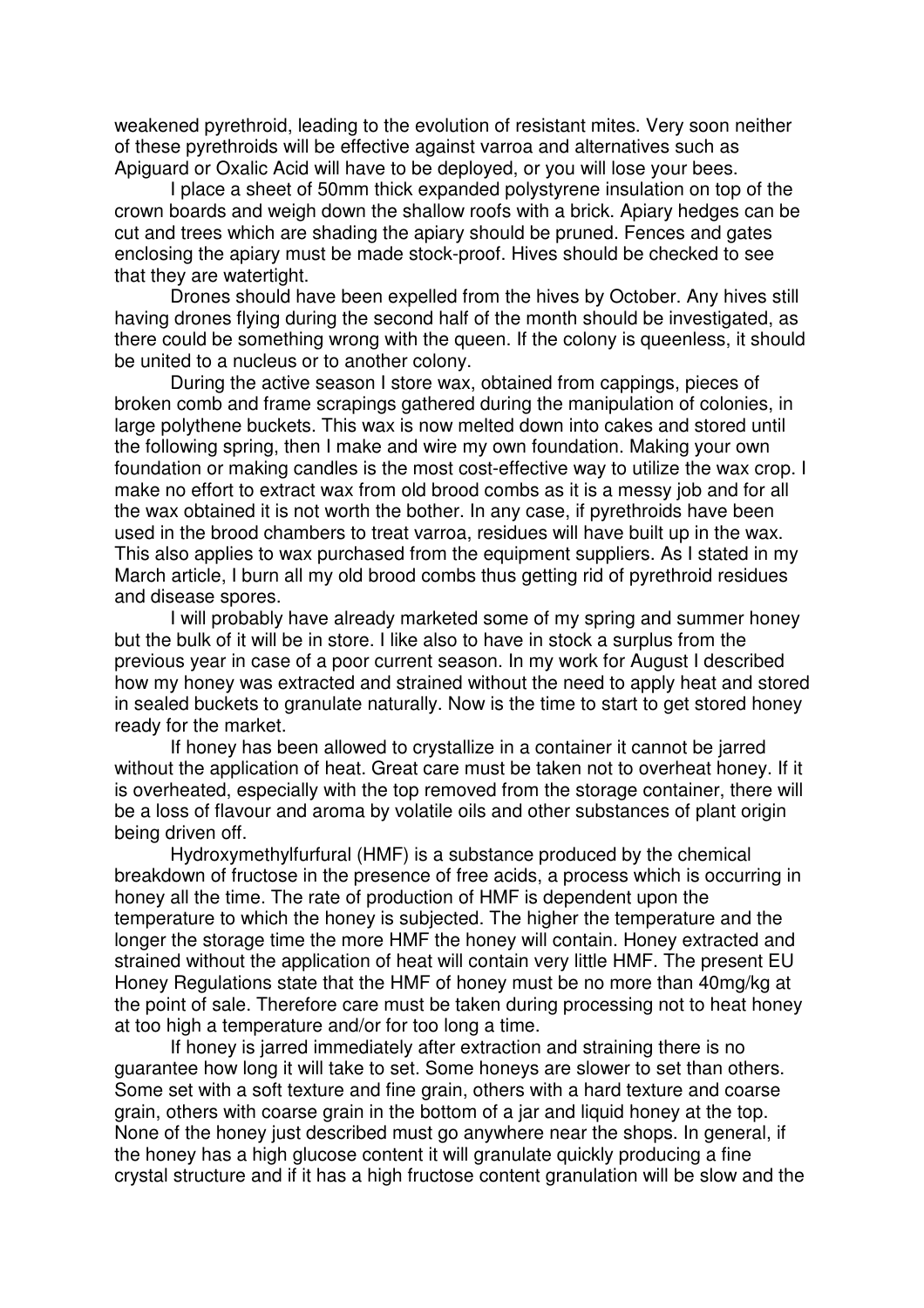crystal structure will be coarse.

To produce clear honey, the bucket of stored honey has to be gently heated to completely reliquify it. If any small amount of crystals remain, the honey will become dull in appearance and will reset. The honey should be heated in a thermostatically controlled air heating cabinet at an absolute maximum temperature of 50degC or less for 36 to 48hr. It should then be re-strained into a honey tank and allowed to cool rapidly in a cold place until its temperature falls to 32degC, then run into clean jars which have also been heated to 32degC. The jars should remain in a warm room overnight to allow air bubbles to rise. They should then be stored in a cool room until required for sale. It will have a shelf life of a few months before it starts to granulate again.

Some authorities claim that, if the shelf life is to be extended to six months or more, the hot newly jarred honey with the lids screwed on should immediately be further heated in a thermostatically controlled water bath to a temperature of 60degC for 3/4hr to kill off the yeasts and then cooled rapidly.

To produce soft set honey, first of all check the texture of the stored honey. If it has set with a fine texture and a soft grain which will spread like soft margarine, all that is required is to heat the bucket in the air heating cabinet at a temperature of 32degC until the honey has a consistency of thick porridge, then poured into a honey tank. In this form it should be stirred to ensure even mixing, left to settle to let air bubbles escape and run into clean jars preheated to 32degC. The jars are left in a warm room overnight to allow more air bubbles to rise and then stored at 12deg C to re-set before being put on the market.

Alternatively, if the stored honey has set with a hard (spoonbending) texture and coarse grain it will have to be completely melted and 'seeded' with a fine textured soft set honey like clover or oilseed rape. The stored honey is heated in an air heating cabinet at no more than 50degC for 24 to 36hr to completely remelt. It is then poured into the honey tank and allowed to cool rapidly to 32degC. At the same time 'seed' honey is heated to 32degC and stirred. Then pour the seed into the melted honey in the proportion of 1kg of seed honey to 10kg melted honey. The greater the proportion of seed the faster the mixture will set. The mixture is then stirred with a wooden stick until an even mixing has been attained, left to settle to let the air bubbles escape and run into clean jars preheated to 32degC. The jars are left in a warm room overnight to allow more bubbles to rise and then stored at 12degC to reset before it is put on the market.

Honey treated as described above, paying particular attention to the temperatures at which blending and jarring take place, should set as a smooth textured product which should be free from shrinkage at the edges of the jar and free from 'frosting' which has the appearance of white streaks or patches in the honey. In both cases there is nothing wrong with the quality of the honey, only its sales appeal will have been reduced.

#### **NOVEMBER**

November is the start of a period when colonies should be disturbed as little as possible. At the beginning of the month I insert the hive tool under the rear of the crown board to crack open the propolis seal and place a match under both rear corners of the crown board. This will create a small air-gap which will allow moisture-laden air, from the winter cluster, to escape. I don't believe in leaving the feed hole open. If this operation is carried out in October, or earlier, there is a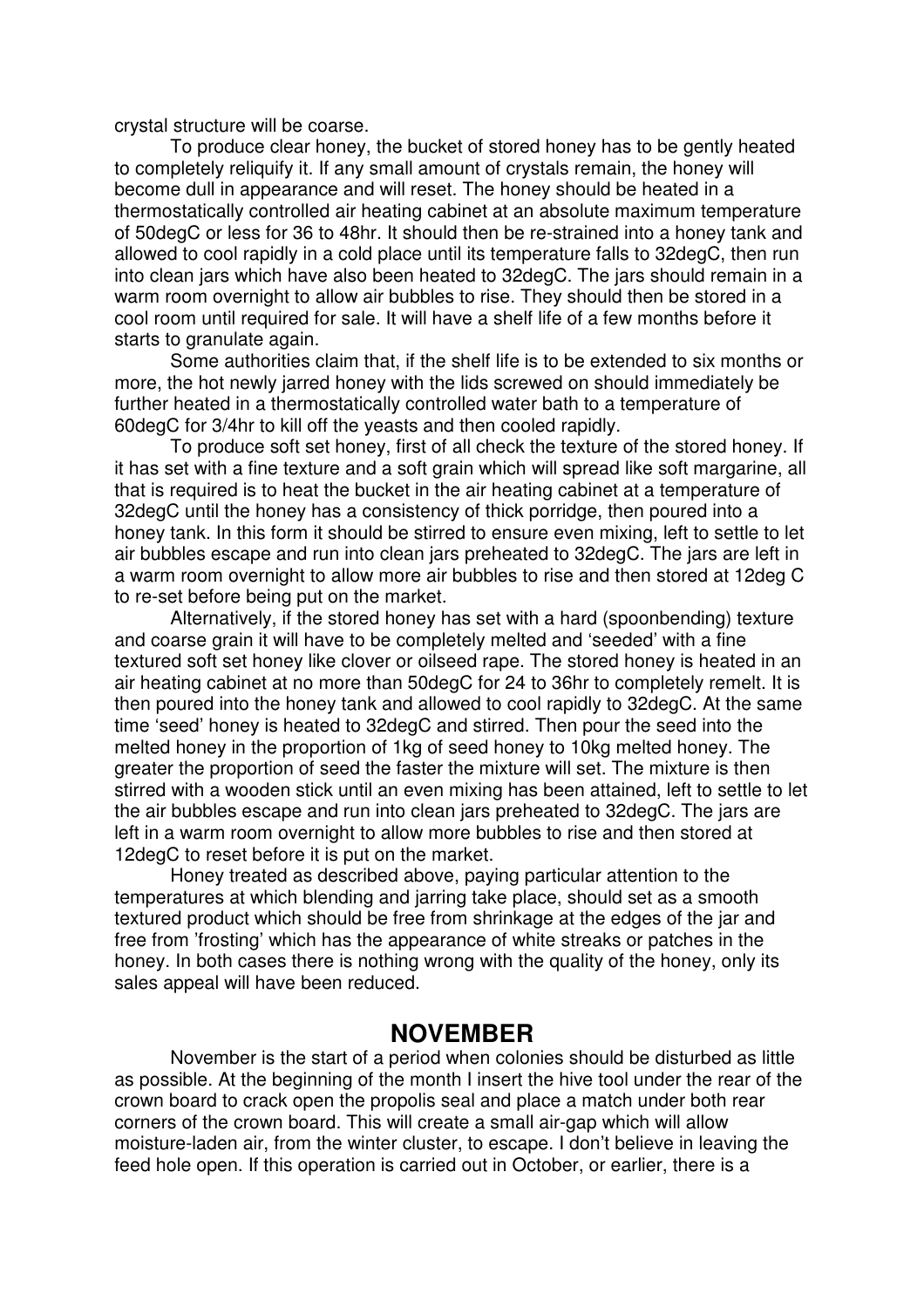likelihood that the bees will propolise the gap again.

Many beekeepers believe in giving more top ventilation than I do, also many are now using open-mesh floorboards which allow the winds to sweep upwards through the hives in the belief that this will lead to better wintering conditions. Undoubtedly these floors give a drier hive in winter and it is claimed that 20% of varroa mites will be lost through an open-mesh floor.

As far as I am concerned, the 'jury is still out' on the deployment of open mesh floors. I am experimenting at present, with ten of my colonies on these floors and over the past three years I have lost a slightly higher proportion of them, compared to those on solid floors and they definitely have been slower to build up in spring although by mid-summer there was little difference. I also think that there is a slightly reduced incidence of queen cell production, but this could be because they had not attained full strength by the swarming period in June. Mid-Renfrewshire is an early district, where strong colonies are required for the sycamore flow, therefore a rapid spring build-up is essential not only for the prospect of obtaining early honey but also for the advancement of queen cell production and the consequent satisfying of the swarming impulse prior to the main honey flow.

Dr David Raven, writing in **Beecraft** in September 1989, stated that a level of 1% to 2% carbon dioxide is beneficial in keeping bees in a state of inactivity during the winter. The concentration of CO2 in normal atmosphere is only 0.03%.

In 1960, the Russian researchers Taranov and Michailov found that a fairly high concentration of CO2 in the centre of the winter cluster was essential, as it slowed up metabolism and reduced the consumption of stores. Although bees could regulate the concentration of CO2 and the relative humidity in freely ventilated hives it was attained at the expense of heavy energy expenditure, excessive use of stores and worn-out bees.

The effect on wintering colonies of these findings is contained in the researchers' excerpts:-

"If winter colony death rate is taken as a criterion, better results are obtained from colonies wintering under conditions of good ventilation. However, the real loss in bees can be seen only some time after the spring flight when colonies lose their enfeebled winter bees. An estimation of the number of full frames occupied by bees in autumn and spring has shown that bees are in better condition when wintered under conditions of poorer ventilation. These experiments have shown that increasing hive ventilation considerably weakens the bees and reduces their ability to rear larvae in spring. With a small degree of ventilation in the hive, the concentration of CO2 at the centre of the cluster is increased, this reduces the consumption of food, conserves more energy and ensures more ability to rear brood by the over-wintered bees. The data obtained suggests that it may be necessary to revise ideas on hive ventilation and the arrangement of hive entrances over the winter period. Reduced air exchange in the hive can mean better wintering of bee colonies and more intensive brood rearing in spring."

For this reason I insert the underfloor varroa tray from 1<sup>st</sup> February until 1<sup>st</sup> May to conserve heat.

November is a good time to study hive records from the year just past and select possible breeder queens for the following season. I don't believe in breeding solely from my so-called best colony because there is no guarantee that the new queen's progeny will be as good as their mother and now that we have varroa, the feral colonies will soon be wiped out, leading to the increased chance of in-breeding. By breeding from one best colony a vast gene pool of desirable qualities will be lost.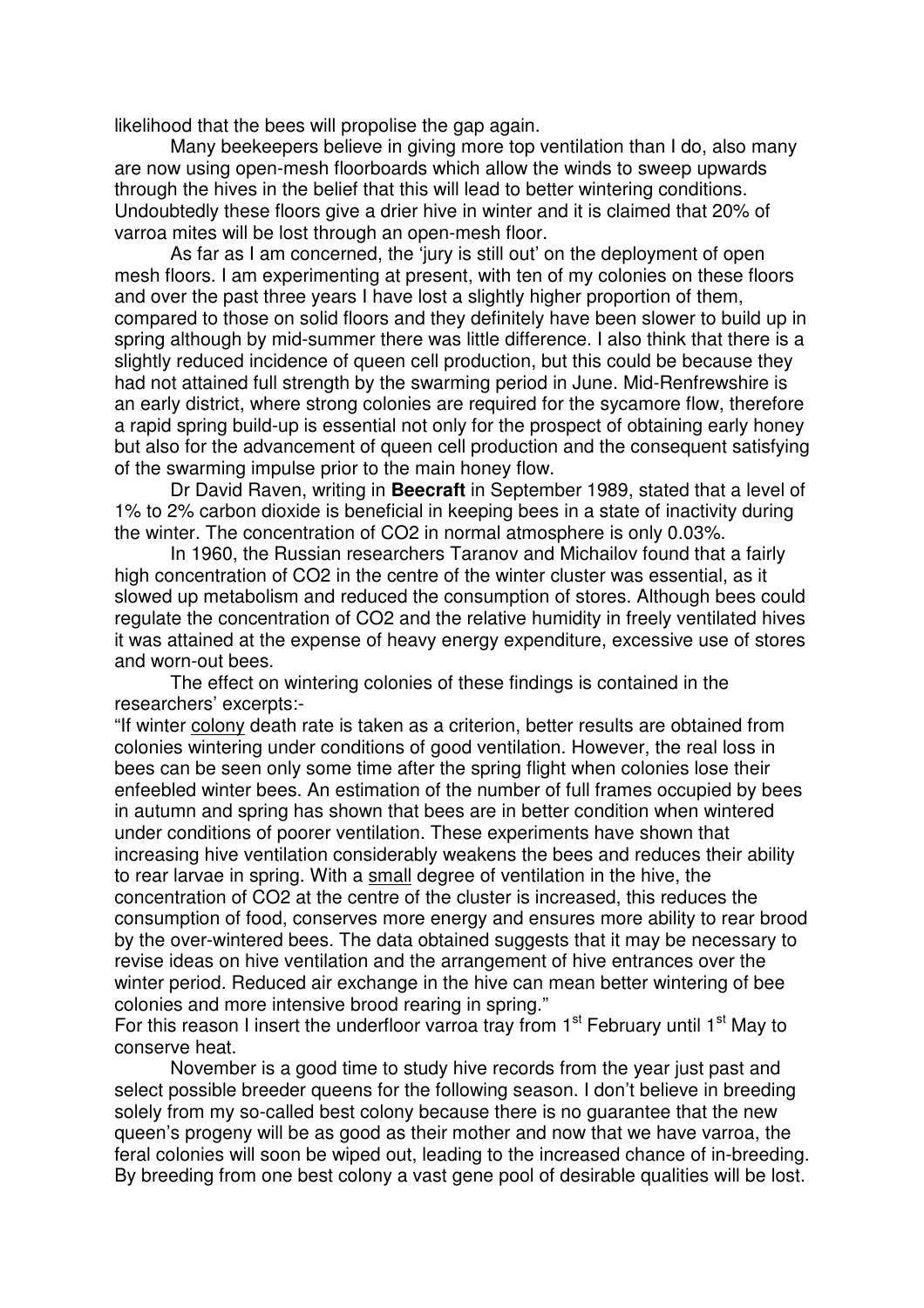I have eight out-apiaries and try to cut down the risk of in-breeding by requeening one apiary with queens cells from another, or by exchanging nuclei between apiaries. In doing this, care should be taken not to interchange bees from one part of the country with those from another as it can take years for bees to acclimatise to a new district. Beekeepers who purchase bees please note.

It is a fact that queens reared as early in the season as possible and introduced into their source colonies do not, as a rule, (except for the 2005 season) show any tendency to swarm during the remainder of the current year. However, by requeening all colonies every year you might have cured the swarming problem but that system does not allow for good queen selection. A queen is judged by the performance of her offspring. Therefore you cannot claim to have a worthwhile breeder queen until the qualities of her daughters can be assessed. This might not be possible until the following year. Therefore, queens, thought to be suitable breeders have to be overwintered for use as breeders in the following season.

Good queens in one generation should mean good drones in the next. If we keep on culling unsatisfactory queens we will soon get rid of the poor drones. I don't make any effort to have dedicated drone-producing colonies because the drone will pass on the qualities of his mother, (he has no father), whereas the qualities of the new queen and her workers will depend on those of both their father and mother. If a colony is bad-tempered, it must be requeened from a better strain, unless you try to breed out the bad temper by having its virgin queens mated with drones in a different apiary. Over time, it is possible to obtain a desirable strain by crossbreeding and to fix it by line-breeding.

The beginner will have observed that the colours of all the workers in a colony are sometimes not the same. That is because their mother will have mated with many drones, some of which could have been dark and others yellowish.

#### **DECEMBER**

December is a quiet month in the apiary except for an occasional visit to ensure that all is well. It is also an opportunity to conduct a preliminary search for a suitable apiary site. The sun is low in the sky at this time of the year so you will be able to observe if your likely site gets some winter sunshine and is not a frost pocket.

At this time of year there should be little or no sealed brood in the hives, (although I do support the idea about winter breeding put forward by Eric McArthur on. p. 330 of the December 2005 SB magazine) consequently the vast majority of varroa mites will be on the adult bees thus exposing them to treatment. All colonies should have been treated for varroa during autumn, after the honey flow. There is a chance that the autumn treatment was ineffective or that there has been a reinvasion of varroa mites from collapsing feral colonies or from the colonies of the 'feral beekeeper'. When the ambient temperature is about 6degC, all colonies should be treated with Oxalic Acid by either the trickle or sublimation methods, the application of which have been adequately described in this magazine in previous years.

During a frosty spell when wax is brittle and easily removed, the opportunity should be taken to clean all queen excluders. I use the wired type which is framed and has a bee-space on one side. The excluder is placed flat on the workbench and then a 20mm x 20mm piece of wood is slipped under the far side thus raising the excluder clear of the bench. The bulk of the wax is removed from both sides in turn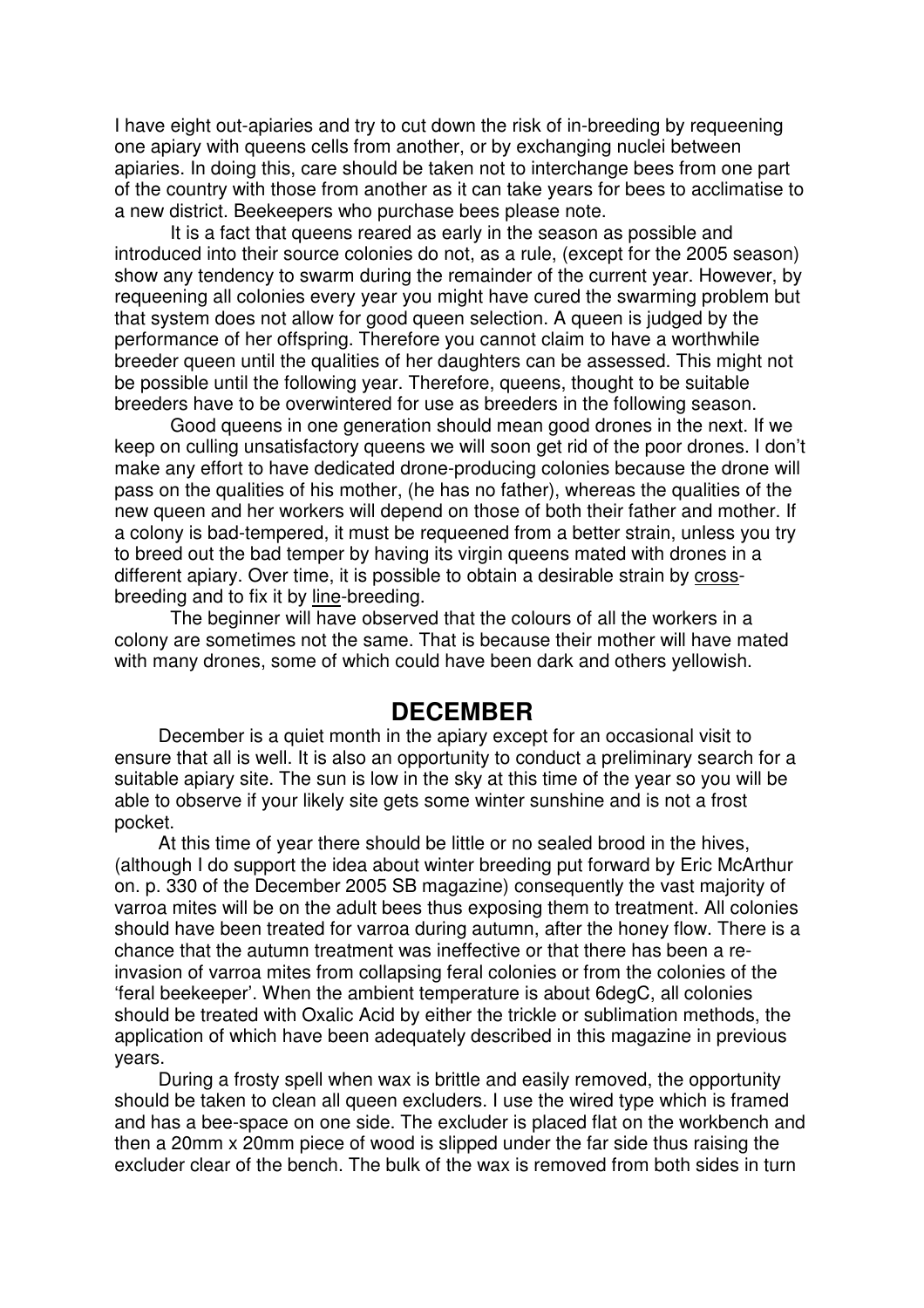using the hive tool in a 45deg. cutting motion, taking great care not to displace any of the wires. The remainder of the wax is then removed by means of brushing parallel to the slots with a wire brush.

If you are planning to start beekeeping during the coming season or you are thinking of adopting a different hive pattern you should carefully consider which pattern you are going to adopt, prior to placing an order with the supplier early in the new year. You should then ensure that any subsequent equipment which is purchased is fully interchangeable, and that there is only one hive pattern in your apiaries.

My advice would be to decide whether you are going to adopt top or bottom bee-space. If you are going to adopt top bee-space I suggest that you should adopt the Smith hive or if bottom bee-space the National hive. My preference is for the National because the brood chamber is of a suitable capacity in summer and for the heather, it is not too heavy to lift, it takes British Standard frames with long lugs for ease of lifting out, it has excellent hand-holds and, if you are buying or selling hives or bees, the majority of beekeepers have this hive pattern.

Whether you adopt top or bottom bee-space is a matter of personal preference so long as you do not mix the two in one hive. Some beekeepers argue that top bee-space is better because you can set a second brood chamber or super on top of one already there and slide it into position without crushing bees which are on the frame-tops of the lower box. But what about the bees which are hanging from the underside of the frames in the box which is being slid over? They are much more likely to be decapitated because you cannot see to smoke them, whereas those at the top of a bottom bee-space box are easy to see and be driven down with a puff of smoke.

It is my opinion that the WBC hive is fine if you are only having a few of them and are not going to practice migratory beekeeping. They are far too much work for the many-hive beekeeper as well as being far too expensive to purchase. The Langstroth hive is probably the most common worldwide but I consider its brood chamber to be too large in summer. In the west of Scotland, and, I suspect in other areas as well, a brood chamber containing eleven BS frames is adequate during the summer and can be increased by adding a second brood chamber at other times of the year. In summer, the use of a large brood chamber, or double National or Smith brood chamber, will give an excellent honey crop in a good season but little or no honey in a middling or poor season. All that you will do then is rear large numbers of bees which will spend most of their time in brood rearing and store any honey they gather in the brood chamber. The Modified Dadant hive has far too large a brood chamber for Scottish conditions and is far too heavy to lift.

This concludes my series on practical beekeeping throughout the year. I hope that beginners have been assisted in planning their work during each month and that more experienced beekeepers have been stimulated to review their current methods to ensure that what they have been doing is best for their particular conditions. One of the many joys of beekeeping is that there are numerous ways of achieving whatever you desire from the craft.

Happy beekeeping!